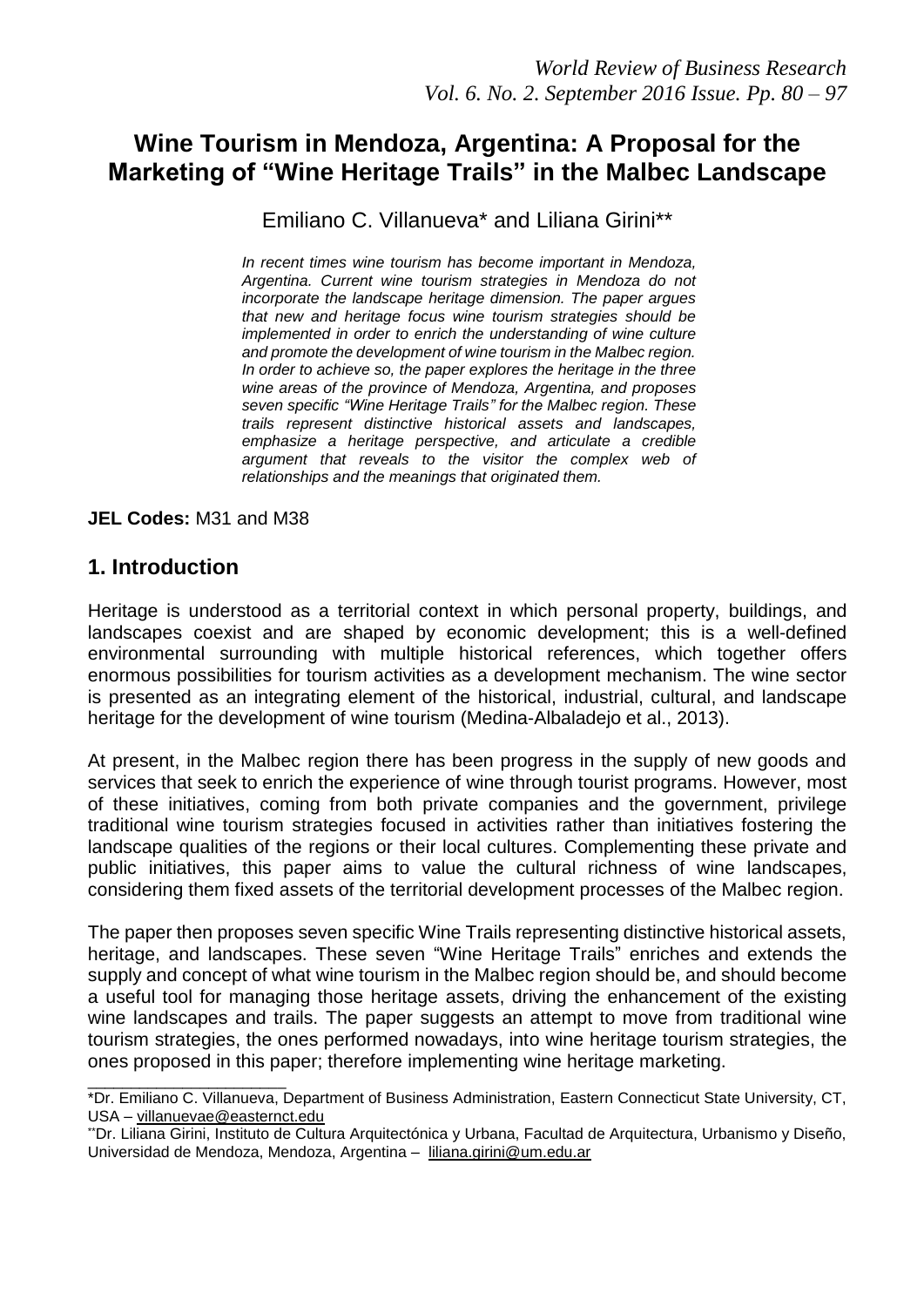The paper aims to value the cultural richness of wine landscapes, considering them fixed assets of the territorial development processes of the Malbec region, and an integrating element of the historical, industrial, cultural, and landscape heritage for the development of wine tourism.

The text is organized into three sections. In the first section, a general approach to cultural and historical heritage of the wine sector and some references to the legislation in the area are analyzed, together with discussing outstanding examples of heritage valorization of wine areas. In this section, the paper first approaches wine tourism worldwide. As in recent time heritage tourism and the preservation of wineries, technological artifacts and landscapes of vineyards are becoming main attractions for tourism and are favoring rural development, the section references other international wine areas and their development of effective marketing strategies to position and recover their wine heritage as a fundamental tool of wine tourism development.

In the second section, the authors have also taken into account the importance that wine tourism has acquired recently in Mendoza and Argentina and the benefits this sector has created by successfully deploying this activity. Mendoza has been always the main destination within Argentina for wine tourists, and in 2013 Mendoza reached more than 1 million wine tourists, representing the 70% of the total visitors to wineries in Argentina. In this section, the paper highlights the importance of the design of integrated wine tourism products, such as the "Wine Trails".

The third section focuses on the territories of the Malbec variety; it is an analysis of some of the most important vine and wine heritage sites which are now preserved. Issues such as the description and condition of the property, current uses, the potential for value enhancement or an explanation on how these assets are now preserved is described. The section stresses the importance that the Malbec wine has historically had in the region and explores the heritage in the wine region of the province of Mendoza, Argentina. Following the conventional three viticultural areas of Mendoza (the Northern region of the province - sub-divided in "Zona Alta" or High Zone sub-region, and "Zona Este", the Eastern Zone sub-region-, the Uco Valley, and the Southern region of the province), the paper presents, describes, proposes, and suggests the implementation of seven specific "Wine Heritage Trails" representing distinctive historical assets, heritage, and landscapes. Finally, the last part of the paper reports some brief conclusions, and shows the references.

### **2. Literature Review: Wine Tourism, Wine Heritage Tourism and Wine Heritage Marketing, Wineries and Vineyards as examples of Industrial, Cultural, and Natural Heritage**

Since the first Australian Wine Tourism Conference was held in 1998, there has been a large body of academic research developing concerning the tourism of wine, a relatively young field of discrete research related to trends, strategies, and markets for those who own vineyards that produce wine, and those who are interested in visiting events and venues for the experience of wine. Historically, tourism to vineyards has been considered a part of a total product for visiting any region, such as in the case of Napa Valley and Bordeaux, the two most visited wine regions in the world. This total product consists of food, culture, arts and experience sold to tourists in order to gather visitors; this is what traditionally is called *Wine Tourism*. It is the new consensus that *Wine Tourism* can attract visitors as a standalone industry; this means that regions can use *Wine Tourism* marketing to build tourism, improve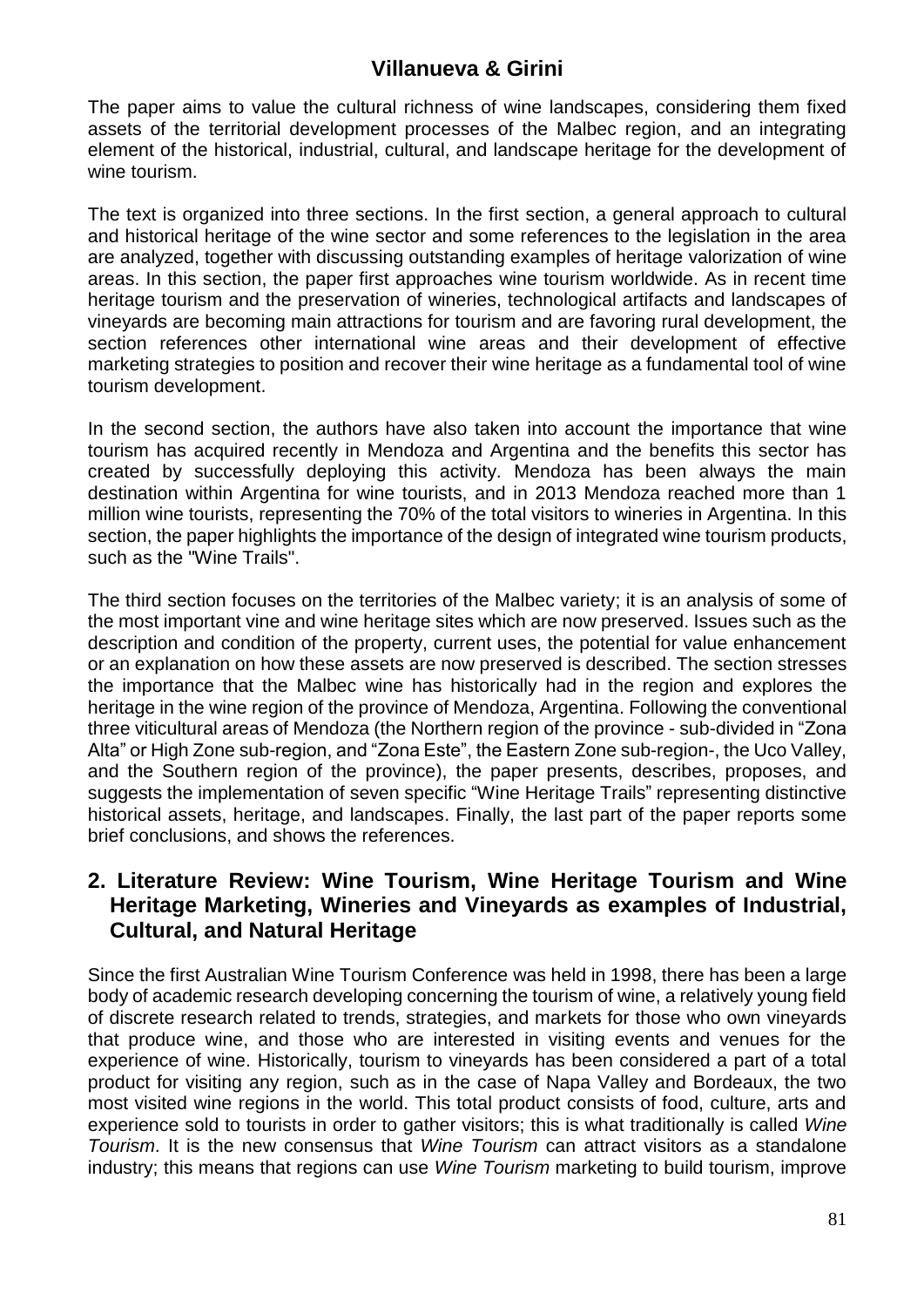cellar door sales, and create a unique experience completely separate from traditional tourism (Carlsen, 2004).

Across the studies of *Wine Tourism* there is a commonly held belief that those who are willing to travel at considerable expense to regions where wine is produced is a niche market. That is; while there may be many wine consumers across the world, only a few serious wine consumers would be willing to travel to Bordeaux, Mendoza, or Napa. The best way to describe this demographic is "special interest tourism". This demographic represents the target market to any *Wine Tourism* strategy. According to Hall et al. (2000) *Wine Tourism* is, "…visitation to vineyards, wineries, wine festivals, and wine shows for which grape wine tasting and/or experiencing the attributes of a grape wine region are the prime motivating factors for visitors". This is an important distinction because it describes the many vectors in which wine reaches the consumer at the cellar door. The popularity of wine related events and festivals is due to the consolidation of many wine distributors and the proliferation of retail markets that tend to deal with the consumer more than the producer.

In 2013, worldwide *Wine Tourism* generated more than \$20 billion annual revenues. *Wine Tourism* is attractive because it appears as a means of diversifying and growing wineries' sources of revenues (Faugere et al., 2013). Of all international wine regions, Bordeaux (France) and Napa Valley (USA) are the most visited ones; Bordeaux saw five million visitors in 2013, and Napa Valley more than three million visitors in the same year. Argentina received almost a million and a half visitors in 2013, and Mendoza itself, the Malbec Region, received more than a million of those visitors or 70% of the total visitors to Argentina's wineries and wine producing regions (Bodegas de Argentina, 2013). Several other regions like Tuscany (Italy), Mainz (Germany), Florence (Italy), Champagne (France), Barcelona (Spain), Porto (Portugal), Tokaj (Hungary), The Finger Lakes (NY, USA), Cape Town (South Africa), to name a very few, compete to attract wine tourists to their wineries and vineyards.

In recent times, the search for a new relationship with nature, of quality and safety of foodstuffs and in particular the need for "identity", of characterizing places as bearers of values and traditions have led an increasing number of people to see rural areas as places of values, resources, culture and products to discover and enjoy. Agriculture has taken on a multifunctional role and a link with tourism is required to protect and exploit its "historical" resources, its *Heritage*, as a tool of interconnection between local products, countryside, traditions, and cultural values but also to place emphasis on the territory and its communication (Privitera, 2010).

*Heritage* is the passing of ones culture across generations. It is the customs, environment, and culture of a family or group. Among individuals, it is the identity one inherits from his or her ancestors. When defining *Heritage*, many inputs can be used in order to define the total *Heritage* and identity used to create actors in any system. When it comes to the *Heritage* of a wine region, many unique characteristics make the history and identity of the product (Van Westering, 1999). Privitera (2010) defines *Heritage* of a wine region as any agricultural family or community that has a transforming presence on the landscape of the region that has its own history, and identity. *Heritage* becomes identity and should be used as an individual resource or symbolic identity. It is possible for a region to create the image that would attract tourists in the same way that government agencies use local culture to build tourism for an entire nation.

Another way *Heritage Tourism* can be defined is through the explanation given from Van Westering (1999) concerning cultural tourism, "compared with ethnic or *Heritage Tourism*,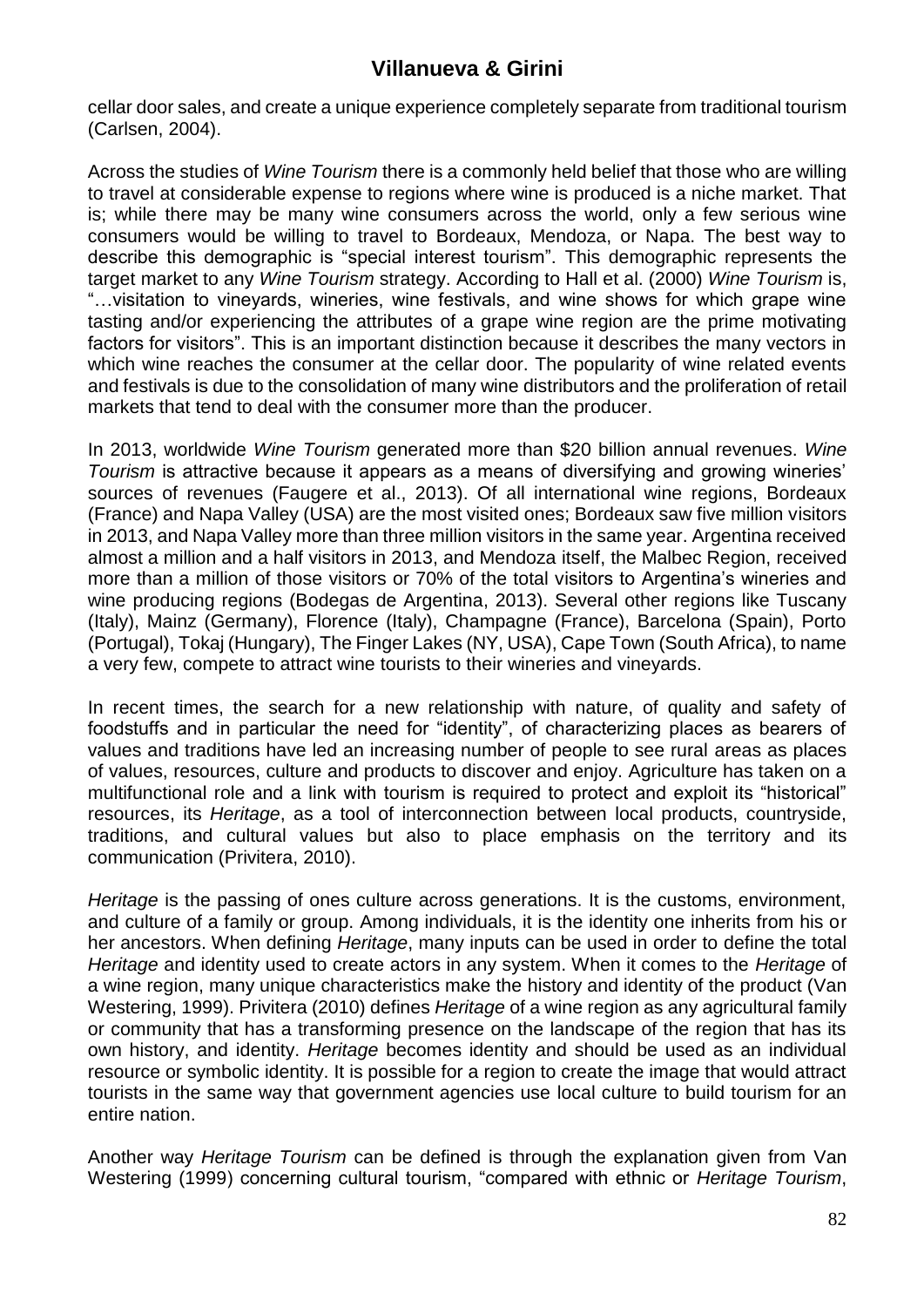cultural tourism is broader in scope and covers festivals and events, music, theatre, village life and rural life, gastronomy, viewing and/or tasting of local products, visiting historic and religious monuments and ruins". Cultural tourism deals with nations while *Heritage Tourism* is narrower and perfectly suits to, for example, wine producing regions.

Traditionally regions such as Bordeaux and Napa have used an identity to create a marketable product, a *Wine Tourism* destination. The terroir or the complete environment where the wine is produced is the main factor creating this identity. This identity includes food, culture, and art which is unique to the region one visits, and it is the total product; in this structure wine is one more of these characteristics, one part of the total product mix. So far, *Wine Tourism* has been considered a part of the overall marketing mix in global travel to various regions. In recent years the wine producers have been trying to define and implement strategies to inspire tourism solely for the purposes of visiting vineyards. The most effective way of doing this is to repurpose the original strategy of defining the marketing mix of a region into the marketing mix of the wine region. Hence, the best way for these regions to increase tourism and generate cellar door sales would be the use of *Wine Heritage Tourism* and the strategies needed to implement it, *Wine Heritage Marketing,* the total product enhanced or extended.

The factors that concern the production of wine can be adapted for use in *Wine Heritage Tourism* in many ways, such as terroir, collective history, regional competition, and branding cultural icons. The terroir are the multiple factors that make a particular wine region unique. They are the geological soil conditions, and meteorological trends that give the wine produced in that region its own unique characteristics. The relationship between the people who produce wine and the land it is produced on become the collective history. This collective history builds local pride and a competitive spirit with other regions. These patrimonial assets, methods, and characteristics, passed down from generations, can be integrated into many forms of co-branding of other cultural icons such as the local art, cuisine, and culture associated with the region. It is because there is a unique experience in visiting places like these that there is demand from tourists to travel there.

Elias Pastor (2013), highlights the value of landscape as a resource for *Wine Heritage Tourism* strategies and its *Marketing*; "the landscape is a document that explains the culture of a country, as a geographical manifestation of life of the people that make it. The landscape is another example of the cultural identity of a region and often explains lifestyles and customs of the people of that area. So the landscape speaks of land ownership, inheritance, type of crop, network communications, and devotions, it explains the architecture. The landscape is the book that explains the culture of many peoples and the cultural identity will be in relationship with it. Hence, the landscape is *Heritage* and an important element to understand the people we visit; that is why its importance for tourism, travel, and general education".

On a worldwide scale, the initiative of UNESCO in the Paris Declaration, under the heading of "cultural *Heritage*", sponsoring landscapes of the most iconic wine regions should be highlighted. This recognition of cultural *Heritage* as a tool for development and that organizations are responsible for the protection of cultural property is fairly recent. The Declaration states: "Today it is widely accepted that *Heritage* - with its value for the identity and as a repository of historical, cultural and social memory, preserved by its authenticity, integrity and "sense of place" - is a fundamental aspect of the development process; development understood not only in terms of economic growth but also as a means of access to a satisfactory intellectual, emotional, moral and spiritual existence" (Girini et al., 2013). In the same Declaration, actions are recommended around different axes such as equity and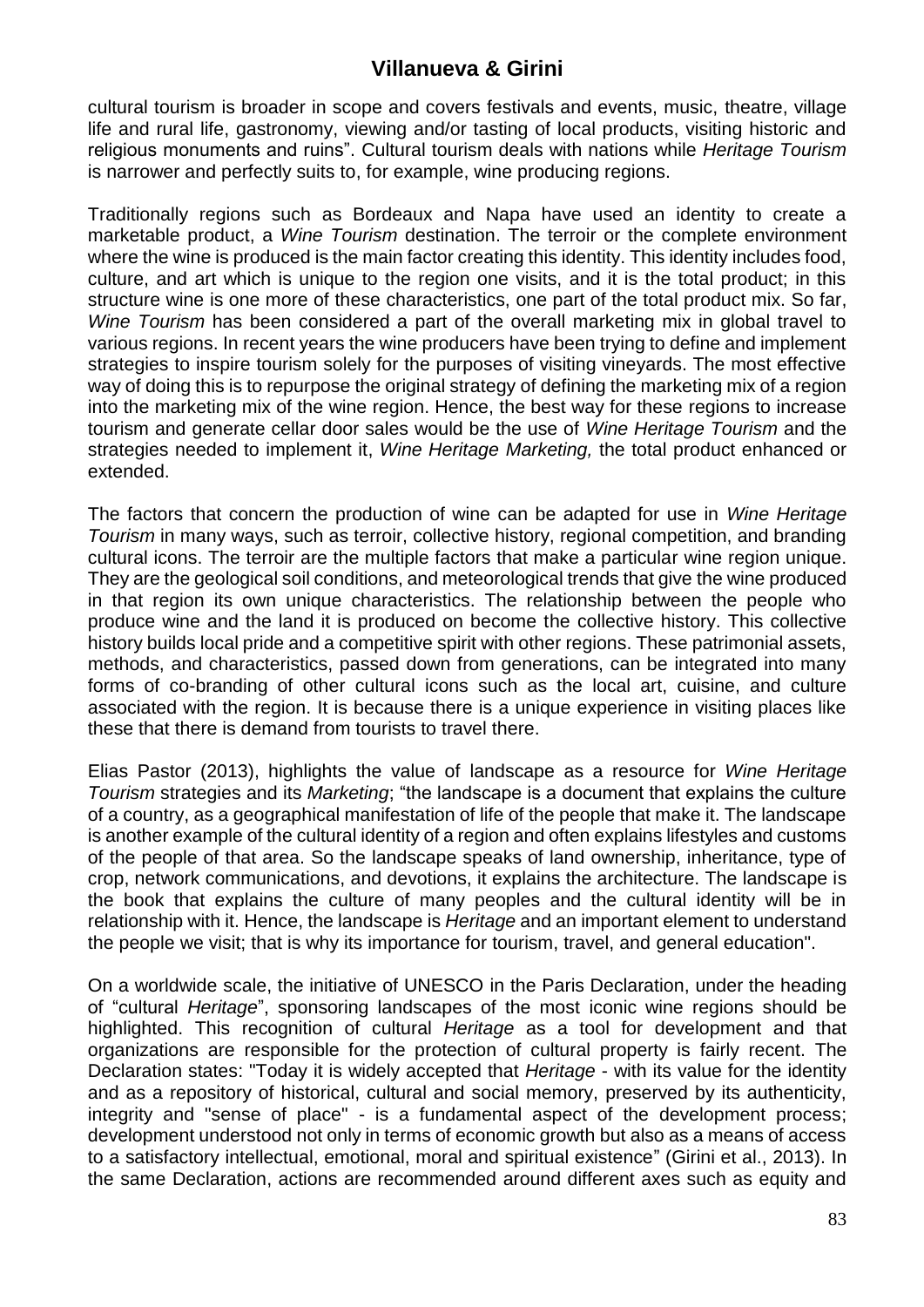regional development; tourism and development; heritage and economy, among others. One aspect that stands in relation to sustainable tourism is the need for community participation in the appropriation of their *Heritage* and tourist projects, encouraging empowerment and participation in *Heritage* conservation in the planning process and decision-making and strengthening the social fabric that improves the welfare of the inhabitants.

Since 1994, the UNESCO World Heritage Committee has been incorporating the landscape within a more inclusive concept of *Heritage*, which includes more complex sets and has made it possible for "cultural landscapes" to become a part of the traditional nomination of Cultural Property. The list of wine landscapes within the World Heritage recognition is vast, but particularly focused in Europe, with no wine landscape declared as cultural heritage of humanity in the Americas. The Denomination System (A.O.C., "Appellation d'Origin Controle") developed in Europe for the protection, manufacturing, and marketing of food and wine certainly contributes to this achievement. The first UNESCO World Heritage recognitions was given in Italy, to the vineyard terraces of the Amalfi Coast in 1997; then UNESCO World Heritage recognitions were given to the coast of Liguria, also in Italy, the vineyards of St Emilion, in the Bordeaux area, and the Loire valley, in France. In 2001 the landscape of the Douro wine and the area of Porto, Portugal, were also declared World Heritage sites. In 2002 the German areas of Rhineland-Palatinate around the Rhine and the cultural landscape of the wine region of Tokaj (Hungary) were also given the title. In 2004 Pico Island, an island in the archipelago of the Azores and in 2007 the vineyards of the Swiss region of Lavaux, which overlook Lake Geneva, gained their recognition (Medina-Albaladejo et al., 2013).

The Spanish laws of vineyard landscape preservation, that some regions have implemented, have also acquired new interest and are a clear example of an integrated *Wine Heritage Tourism* strategy. The best example is that of Catalonia, which since June 2005 has a law on protection, management, and landscape arrangement, which draws attention from growers and producers in the Penedès area. In Rioja, the *Heritage Act*, passed in 2004, specifically cites the case of the "vineyard landscape as part of traditional Rioja culture" and "among real estate emphasizes the defense of construction related to wine and in particular, the wine cellars". Some regional laws expressly mention the landscape as part of the "vineyard culture" (Medina-Albaladejo et al., 2013).

Prieto de Alvarez and Cepparo de Grosso (2005), Girini (2010, 2014), Médico (2010), and Girini et al (2014, 2015) are certainly pioneers in their interpretations of the value of the Mendoza wine and vine landscape as a resource for *Wine Heritage Tourism* strategies in the region. This paper builds upon those past studies and proposes the design of seven specific *"Wine Heritage Trails"* that should improve the supply of the wine tourism product of Mendoza, Argentina, the Malbec region. These *"Wine Heritage Trails"* should move forward the agenda of transforming a traditional wine tourism industry into a more sophisticated one, following the examples of many other wine tourism industries worldwide, particularly the French, Italian, and Spanish, as mentioned before.

In this context, *Wine Heritage Tourism* is a major factor in regional development; it can create jobs, and improve living conditions and the welfare of the various stakeholders. Its implementation through *Wine Heritage Tourism Marketing* strategies should create profits and favor the conservation of cultural property and landscapes.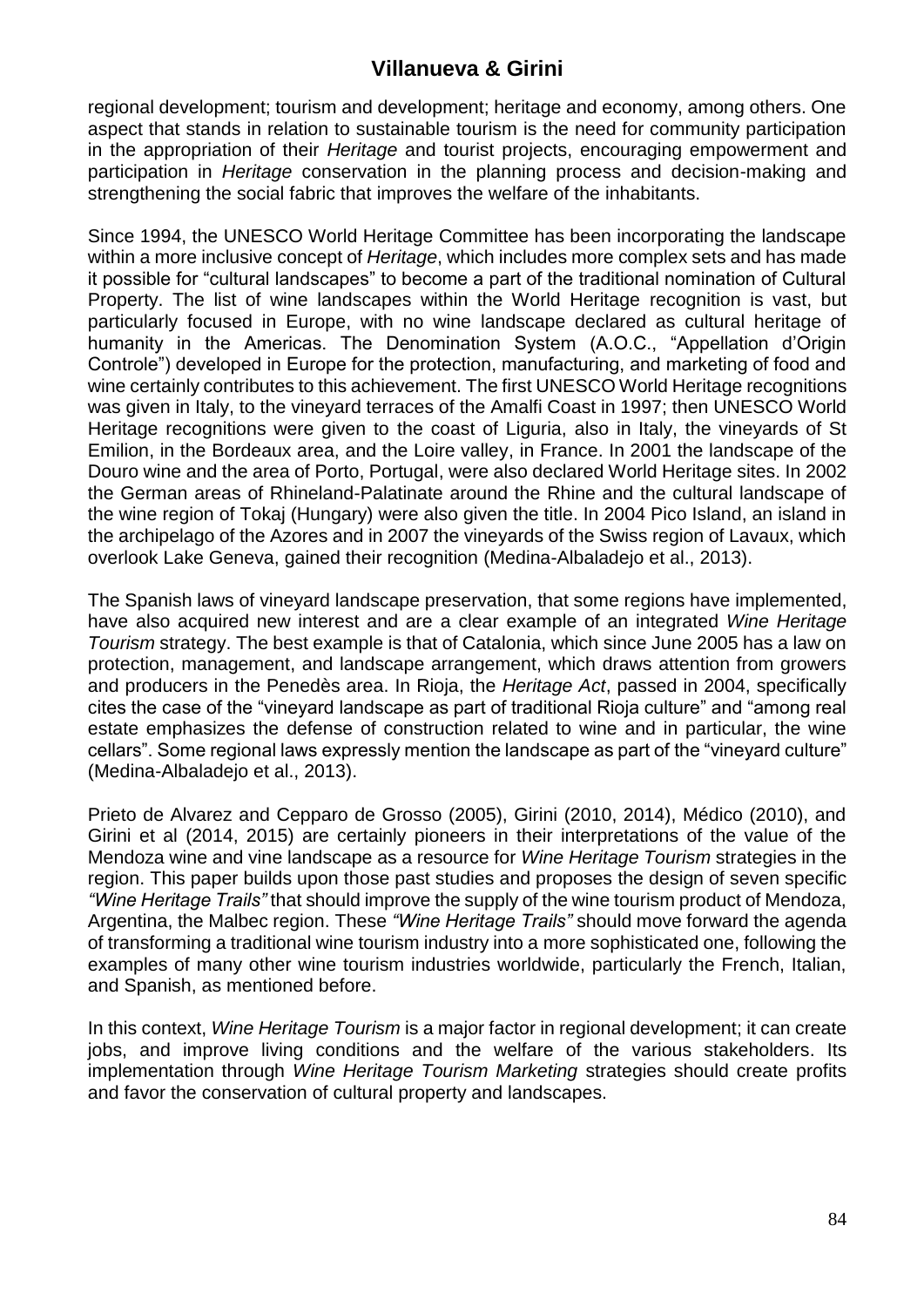### **3. Some Context of the Malbec Wine and the Development of a New but Traditional Wine Tourism Industry in Mendoza, Argentina**

Argentina produces a total of approximately 230,000 hectares (570,000 acres) of vines; 38,846 hectares (almost 100,000 acres) of those are from the Malbec variety (INV, 2015). 86% of the hectares planted in the country are in the Mendoza province, considered the Malbec region. Mendoza produces a total of approximately 160,000 hectares (400,000 acres) of vine, where the Malbec variety is 33.307 hectares (82,000 acres) (INV, 2015). The vineyard planted in Mendoza alone represents slightly less than 80% of the entire planted acreage in California, which has 200,000 hectares (480,000 acres), and is more than the acreage planted in Australia (150,000 hectares or 370,000 acres), Chile (120,000 hectares or 300,000 acres), or New Zealand (35,000 hectares or 87,000 acres) (INV, 2015). Hence, the region of Mendoza is the largest wine production region in Latin America, and a distinctive one in the world.

Malbec is without doubt the emblematic grape variety of the region, and the one that brings the world the well-known Malbec wine of Mendoza. It took time to develop an appropriate image linked to the vine varietal, but Argentina in general, and Mendoza in particular, have made heavy efforts to be associated to this vine and its wine. The expansion of the Malbec wine grape outside of France, where it is known as Cot, began in the eighteenth century (Lacoste, 2010). In the following century it reached the Southern Cone of America: indeed, in the 1840s and 1850s, Malbec strains began to grow in the Quintas Normales (Agricultural Schools) of Santiago, Chile and Mendoza, Argentina. From then on, the process by which after its long journey around the world - Malbec would be undeniably rooted in Mendoza, had begun. Malbec adapted very well to the soils and climates of Argentina in general and Mendoza in particular. The vintners welcomed it enthusiastically and it gradually expanded as the main strain of the national viticulture. At the beginning of the twentieth century, most of the vineyards of Mendoza were already formed by the then called "French grape," which was the way of referring, primarily, to Malbec. Gradually, this variety was appreciated and valued (Lacoste, 2010). In the vineyard census of 1962, 58,600 hectares were recorded to be cultivated with Malbec in Argentina, out of a national total of 259,800, the 22% of hectares cultivated with vines. Then came a crisis that led to a strong reduction of the national vineyards and Malbec in particular. Argentine viticulture began to recover after 1990, with Malbec as its star strain. The area sown to this variety jumped from 10,500 hectares in 1990, to 16,350 hectares in 2000, to 26,900 hectares in 2008, to 28,500 hectares in 2009, and as stated before 33,307 hectares in 2014 (INV, 2015). Growth in this twenty-year period (1990- 2009) was in the order of 173%. Malbec consolidated its position as the emblematic variety of Argentine viticulture for its red wines, and led the national exports, that from 2000, began a steady and unprecedented progress.

It took Argentina 150 years, from receiving the first vines of Malbec, until they were able to produce a good wine for export. It was a long period of work and interaction between men, plants, soils and climate. The grape growers cultivated Malbec with care and interest and allowed its consolidation as the most important wine grape of Argentina. For nearly a century and a half, Malbec was confined within national boundaries: Argentine winemakers produced their wines exclusively for the domestic market. This situation changed in the late twentieth century, when there was a shift, and it began with the process of exportation. Argentina began exporting wine in relevant quantities at the beginning of the twenty-first century. They had been preparing for it for a hundred and fifty years, and during this time they had been working very hard, growing vines, making the wine, and looking for the most suitable methods for the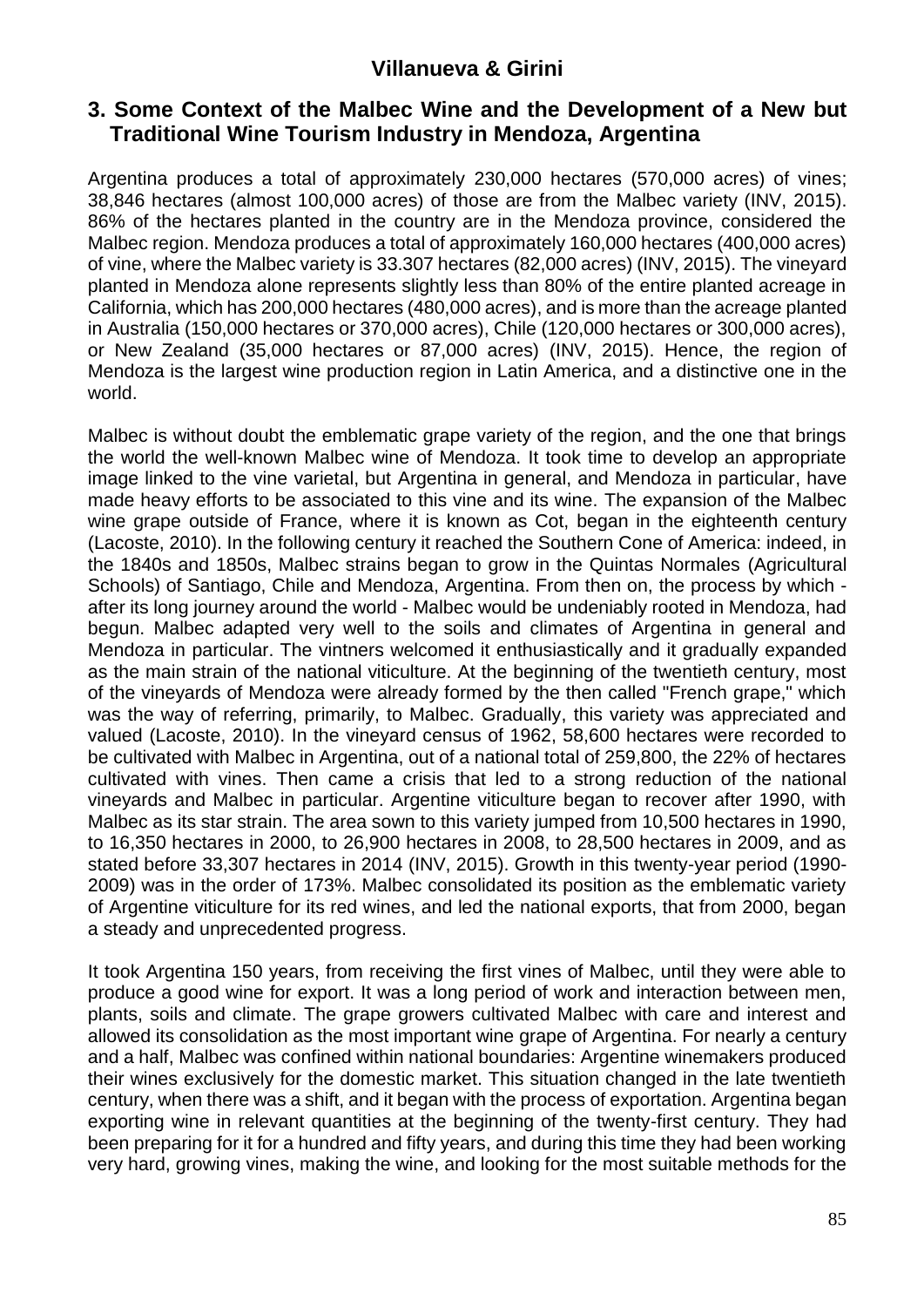characteristics of their soils and climates. It was a long process of experimentation, through trial and error, until finally, they achieved the leap they needed to start on the path of Malbec exports (Lacoste, 2010).

The current world wine reunion with Malbec represents a circle that has been closed again. First it travelled from Europe to South America, and then back, from Argentina to the world. In this cultural itinerary roundtrip, the key point was the arrival of Malbec in Mendoza, with the cohesive force of a law that served to coordinate the actions of the State, the private sector and the technicians and professionals. This basic instrument was the law that the government formalized on April 17, 1853, a date which was naturally established as Malbec World Day. Likewise, the creation of an Appellation of Origin, that has the Malbec varietal and its oenological practices as its main reference (Luján de Cuyo) as a common intent of heritage preservation and successful marketing strategy, was developed and implemented in 2005 by National Law 25,163.

The globalization phenomenon that impacted the economy of Argentina in the early 1990s, influenced the development of the wine tourism industry, with Malbec as a hallmark. Malbec has since become synonymous with Argentine wine and for most wine lovers, the Mendoza province means Malbec.

In 2004, statistics of wine tourism visitors were released for the first time by the Wine Tourism National Commission of Bodegas de Argentina, the Argentine national association of wineries. The last report available (Bodegas de Argentina, 2013) shows that the growth of wine tourism in Argentina has been exponential. In 2013, wine tourism reached a new record high registering an amount of 1,445,754 visits to wineries, representing an increase of 241% compared to 2004. It is also interesting to note the growth of visits to wineries in relation to domestic tourism. While in 2004 the wine tourism only represented 1.49% of domestic tourism, by year 2013 that percentage reached 3.22%. This indicates a consolidation of wine tourism in Argentina as a form of consumption within the range of thematic tourism compared to general tourism. According to the same report (Bodegas de Argentina, 2013), "The steady growth shows concretely that wine tourism is a specific activity within tourism in general fully incorporated as an option in the portfolio of products of Argentina, with significant business support for the consolidation, professionalization and improving competitiveness of the product and at its destination".

Mendoza imposes itself throughout the historical series from 2004-2013 as the main destination for wine tourists at the national level and between 9 wine regions considered in the report (Bodegas de Argentina, 2013). In 2013, it exceeded one million visitors, accounting for 70.65% of total visits to wineries in the country. It is followed by the provinces of Salta and San Juan, accounting between these three provinces for over 90% of total visits to wineries in Argentina during 2013 (Bodegas de Argentina, 2013).

Regarding Mendoza, its Northern area is the one that concentrates 60% of the provincial tourism; followed by the Southern area with 31%; the Valle de Uco area with 8% and the Eastern area participates with only 1% of visits. According to the report of Bodegas de Argentina (2013), there was a decrease by 6% in visits from foreign visitors to the country in 2013; the origin of foreign visitors is led by the U.S. with 18% of visits, followed by Brazil with 16.00%, Chile, 9.20%, England, 7.50%, and France, 6.50% (Bodegas de Argentina, 2013).

The growth in the number of wineries open to tourism since 2004 has maintained a steady growth; Bodegas de Argentina (2013) attributes it to the impulse that have had the activity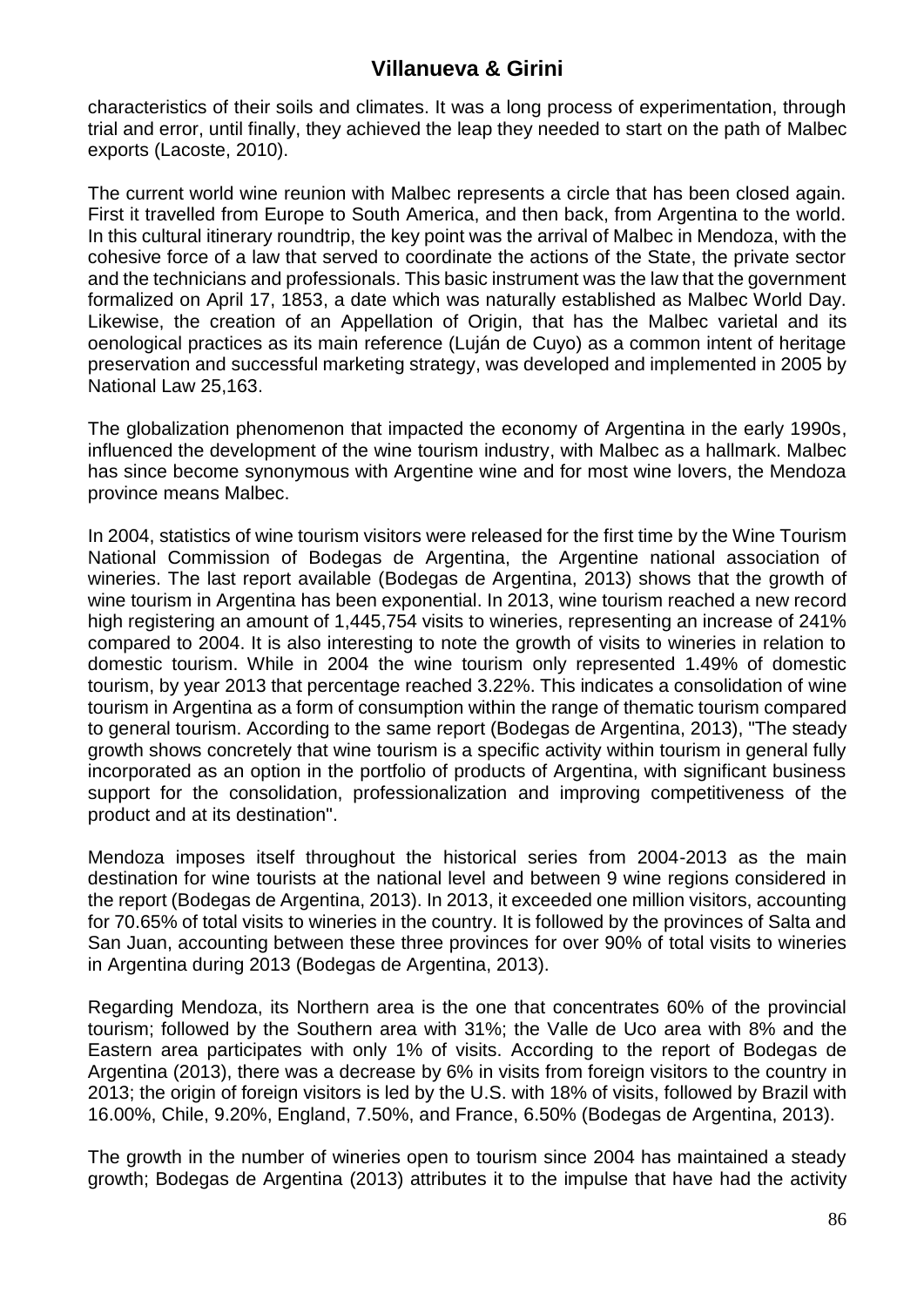since the Consolidation Plan for Wine Tourism from the IDB (Inter-American Bank) / FoMin (Ministry of Tourism, national government of Argentina), which was supplemented with better conditions of the tourism market in general and especially of wine tourism. Since then, many entrepreneurs have become aware of the importance of being part of the global, and every time more local, phenomenon of wine tourism.

In 2013, there were 199 wineries open to tourism for a total of 1,166 wineries in Argentina; accounting for 17% of the total (Bodegas de Argentina, 2013). The amount has nearly doubled if we consider that in 2004 there were only 117 wineries open to tourism. Mendoza leads the ranking with 125 wineries open to tourism, Salta follows with 24, Catamarca with 13, and San Juan with 10. According to the report, this growth is based on three reasons: "a more specific product promotion in specific areas, the recorded growth and improvement in sales of products in the areas of wine tourism, and the definitive inclusion of tourism as a strategic branding tool for wineries and governments" (Bodegas de Argentina, 2013).

It is relevant to emphasize that wine tourism as a strategic activity started in Argentina in the year 2000, when Bodegas de Argentina initiated the project of the "Mendoza Wine Trails". While all the wineries were invited to participate, a selection was made based on a number of criteria that would ensure adequate service to visitors. Selected establishments needed to respect a number of conditions for their participation in the project. Expenses for the project were paid by the same participating wineries (Prieto de Alvarez and Cepparo de Grosso, 2005).

The project of "The Mendoza Wine Trails" was achieved with the design and editing of four brochures on the basis of four wine areas, First Viticultural Region (mainly Luján de Cuyo and Maipú), the Eastern Region, the Uco Valley, and the Southern Region. Brochures schematically presented different trails in each wine regional area, involving the participant wineries and describing some buildings and heritage sites, information accompanied by basic data about the address, phone number and times of visits to wineries.

With the passage of the last decade of the 20<sup>th</sup> century and the beginning of this century, and after a successful path, the proposal has grown adding new trails and incorporating provinces. In this growing process, the 2007 commissioning of the Consolidation Plan for Wine Tourism in Argentina (2007-2011) was key. It was promoted by the Inter-American Development Bank (IDB) and the Multilateral Investment Fund (MIF), with Bodegas de Argentina as the executing unit representing the Argentina Wine Corporation (COVIAR) and with the participation of the national government through the Ministry of Tourism of Argentina, the National Institute of Tourism (INPROTUR), and the Federal Council of Investments (CFI), and the provincial governments of the eight wine provinces: Salta, Catamarca, La Rioja, San Juan, Mendoza, Córdoba, Neuquén and Rio Negro. "This project, carried out in stages, focused on different structural components that worked on the research of supply and demand, product development, quality, communication and marketing thereof, generating different tools for each phase professionalizing the activity and sustaining it for the long term" (Bodegas de Argentina, 2013).

Today Bodegas de Argentina promotes "The Wine Trails" through its website under the slogan "Eight Provinces 16 Trails" where visitors explore the wine regions north and south of the country, Salta, Catamarca, La Rioja, San Juan, Mendoza, Córdoba, Neuquén, and Rio Negro. All trails with different options based on their cultural and territorial realities and for audiences from different segments of the market. So the wine experience is enriched with adventure tourism, the cuisine of each place, the historical and cultural heritage, and offering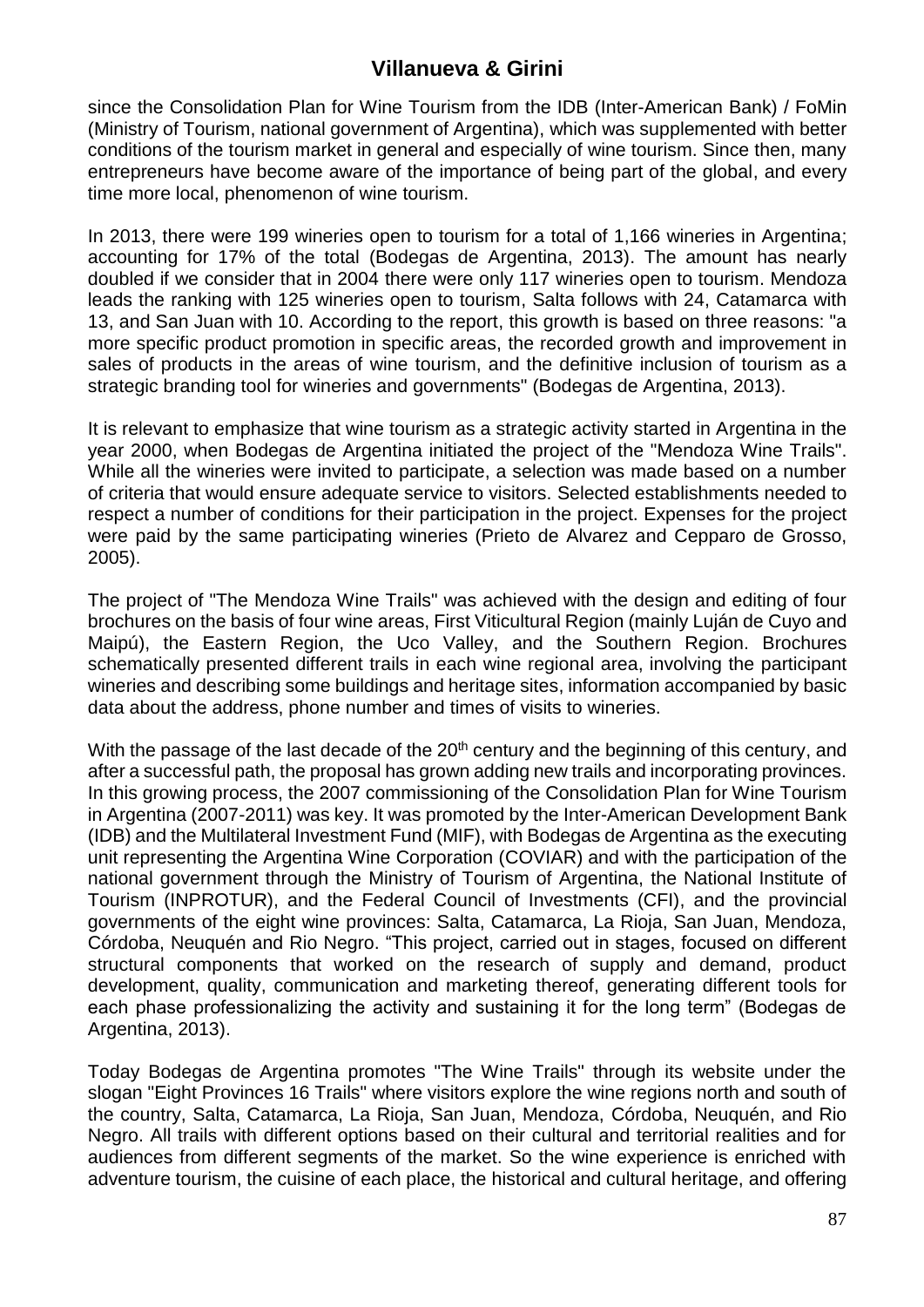tourists a wide range of options to plan multiple routes, in any region throughout the year. Also, this entity developed new products and activities associated with wine such as "Golf in the Wine Trail" or "Wine Cinema", activities born in Mendoza but currently performed in most Argentine wine regions.

To all of these efforts from Bodegas de Argentina, it should be also added the proposals of each winery that includes, besides the traditional tour and tasting, other activities such as harvesting, bicycle tours and horseback riding among the vineyards, hot air ballooning, among others that aim to make a memorable visit to the winery. The wineries have incorporated developments, taking into account the phenomena of wine: new spaces for visitors, tasting rooms, restaurants, guest houses, museums, and exhibition halls. Local wine specialized tourism agents have also heavily contributed in the design and implementation of wine trails, activities, and the development of wine tourism in Mendoza.

Parallel to the private sector, from the provincial government of Mendoza various strategies were designed to promote wine tourism; some of them have achieved great success and international recognition. The tourist calendar of the province of Mendoza offers a range of possibilities related to wine and its culture: festivals and celebrations, international tasting competitions, fairs and exhibitions; everything that positions Mendoza as the eighth international wine capital (Great Wine Capitals, 2015) and attract many local and international tourists.

Despite the progress made, Argentina and Mendoza have shown the use of traditional *Wine Tourism* strategies. The goal should be to implement a *Wine Heritage Tourism* strategy; there is still scope to enhance the development of *Wine Tourism* in the Malbec landscape areas by improving and recognizing the conditions and heritage of the industrial, cultural, and natural heritage around the wineries and vineyards, actions that have not had the necessary support within the development of this very young wine tourism industry.

### **4. The Malbec Landscape as a Wine Heritage Tourism Strategy: Marketing Seven "Wine Heritage Trails" of Mendoza**

### **4.1 Methodology**

The paper surveys the heritage in the three wine areas of the province of Mendoza, Argentina, the Northern region of the province (sub-divided in "Zona Alta" or High Zone sub-region, and "Zona Este", the Eastern Zone sub-region), the Uco Valley, and the Southern region of the province. After this meticulous survey of what previous work proposes as wine heritage in Mendoza, and the authors' own survey of the region, the paper proposes seven "Wine Heritage Trails" where the Malbec grape variety, its historical development in each area, and its particular landscape are presented from a historical, architectural, and touristic perspective.The design of these seven geographical areas of tourism development have a *Heritage* perspective, and therefore are proposed as "Wine Heritage Trails".

Heritage tourism is an activity that is closely linked to agriculture, and the tourist-consumer in some way sees it as a holiday in nature. In Argentina, heritage tourism refers mainly to the agri-tourism, which is on the increase, and appears to be strongly correlated to the rising success of typical local products or structures able to offer an "experience of tastes". The following factors have contributed to this increase: the profound crisis in the agricultural sector, that has led entrepreneurs to diversify their offer and exploit the company/territory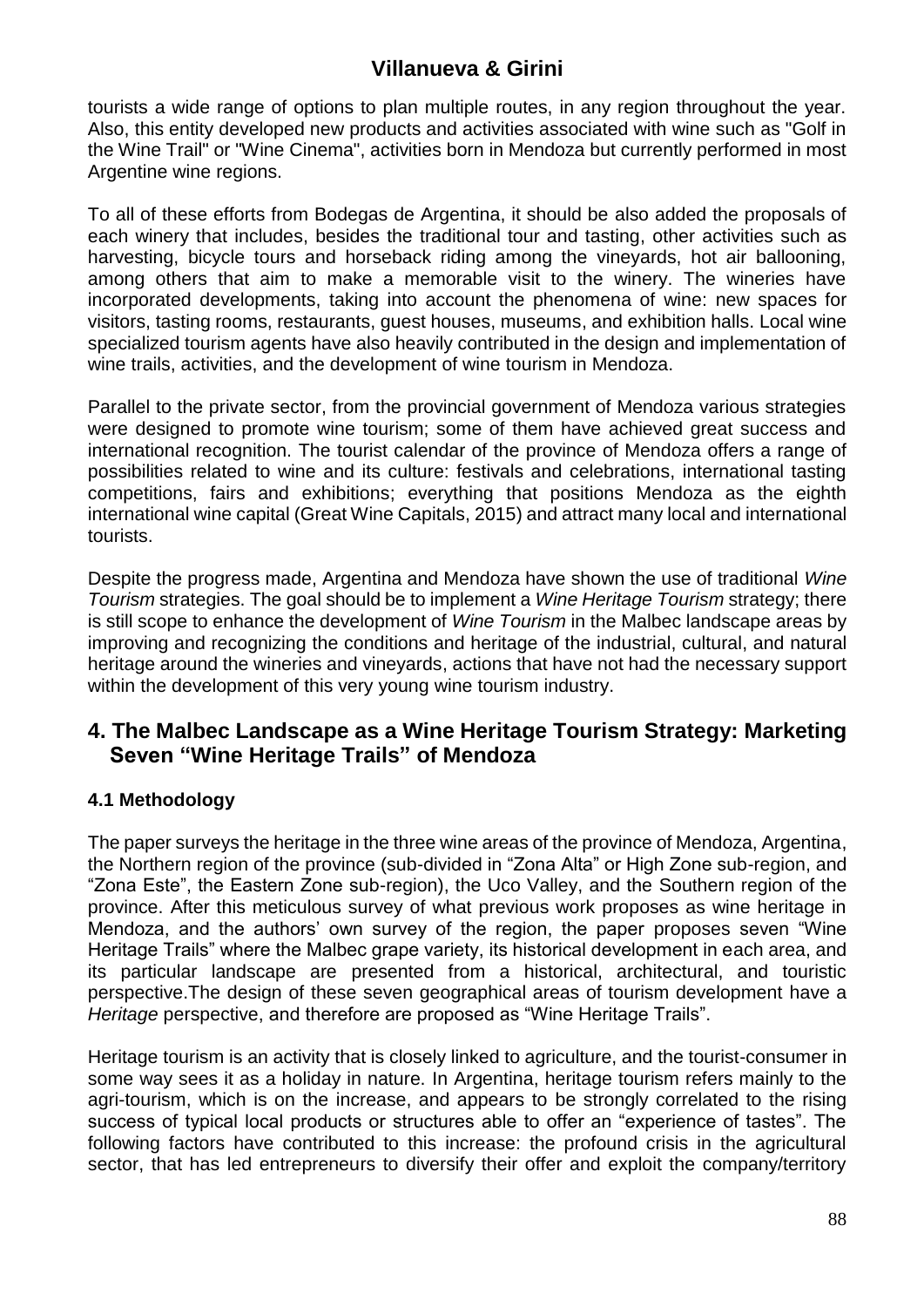resources for complementary activities, integrated with the primary one on a diverse level; the rising interest in the consumption of typical products and gastronomic tourism, seen not only as a way of getting to know products but also as a tool of social relationships; the need for cultural identity; motivation and promotion to new tourist "destinations" in order to participate in "diverse" cultures, authentic, multi-sensorial and multidimensional experiences, and the appeal of past elements in the present (Privitera, 2010).

One of the most practical ways of implementing the heritage product strategy is the development of wine trails; a practice started in the mid-twentieth century in Italy and France, and heavily developed and improved in the United States in the end of the same century, fundamentally in California, but also in the states of New York and Washington, and, as mentioned, implemented at the beginning of this century in Mendoza first, and then in all viticultural Argentina. These are a connection of vineyards within a region in order to create a visible infrastructure for tourists. This is a way to build vacation packages with guided tours of multiple vineyards. It is also a way for regions to build an image of heritage that can be marketed around the world to entice visitors (Bruwer, 2002). It is the first attempt to move from traditional wine tourism strategies to heritage tourism strategies, and therefore the implementation of wine heritage marketing.

When the heritage of the vine and wine in Argentina is discussed, all those tangible and intangible assets related to viticulture are considered; assets that from over more than 400 years, in various political, social, economic and spatial contexts forged a culture of richness and diversity. Wine culture transcended mere agro-industrial activity and is deeply rooted in the minds of the people, practices and customs, arts, festivals, and celebrations, in forming a rich and varied heritage that distinguishes this strong regional identity (Girini, 2010).

Among the material evidence, the landscapes of the vine and wine in the Malbec region have been consolidated into productive oases throughout the Andean region and while each has its specificities, given the characteristics of the territory, there are common elements to all of them, i.e. the extension of the vineyard, geometrically ordered, waterways that provide the vital liquid, the winery, the main house and the road or path that links them to the consumer markets.

But this ideal landscape happened to be always different depending on the historical development and the social dimension that gave it its origin; the wine culture in each region is due to the people who accumulate experiences and add wills to transform reality and the circumstances they live. Therefore, it could be said that the wine landscape is the way man, for the purposes of its agricultural-production activity, printed the landscape over time in different social, economic and cultural contexts (Girini, 2010).

### **4.2 Results / Analysis**

This section presents a description of seven trails in the three conventional Mendoza wine regions: Northern (with two sub-regions: *Zona Alta* and the Eastern Zone), Uco Valley, and Southern. The section describes each of these wine regions from a *Heritage* perspective, proposing seven wine trails that share a *Heritage Tourism* dimension and therefore, a selling tourism strategy. The trails presented are not formally in existence. The trails are the authors' interpretation and design on how wine trails should be organized in Mendoza, Argentina, and therefore this paper is a proposition of new "Wine Heritage Trails". The trails outlined below propose to emphasize a heritage perspective, they intend to link the elements that sometimes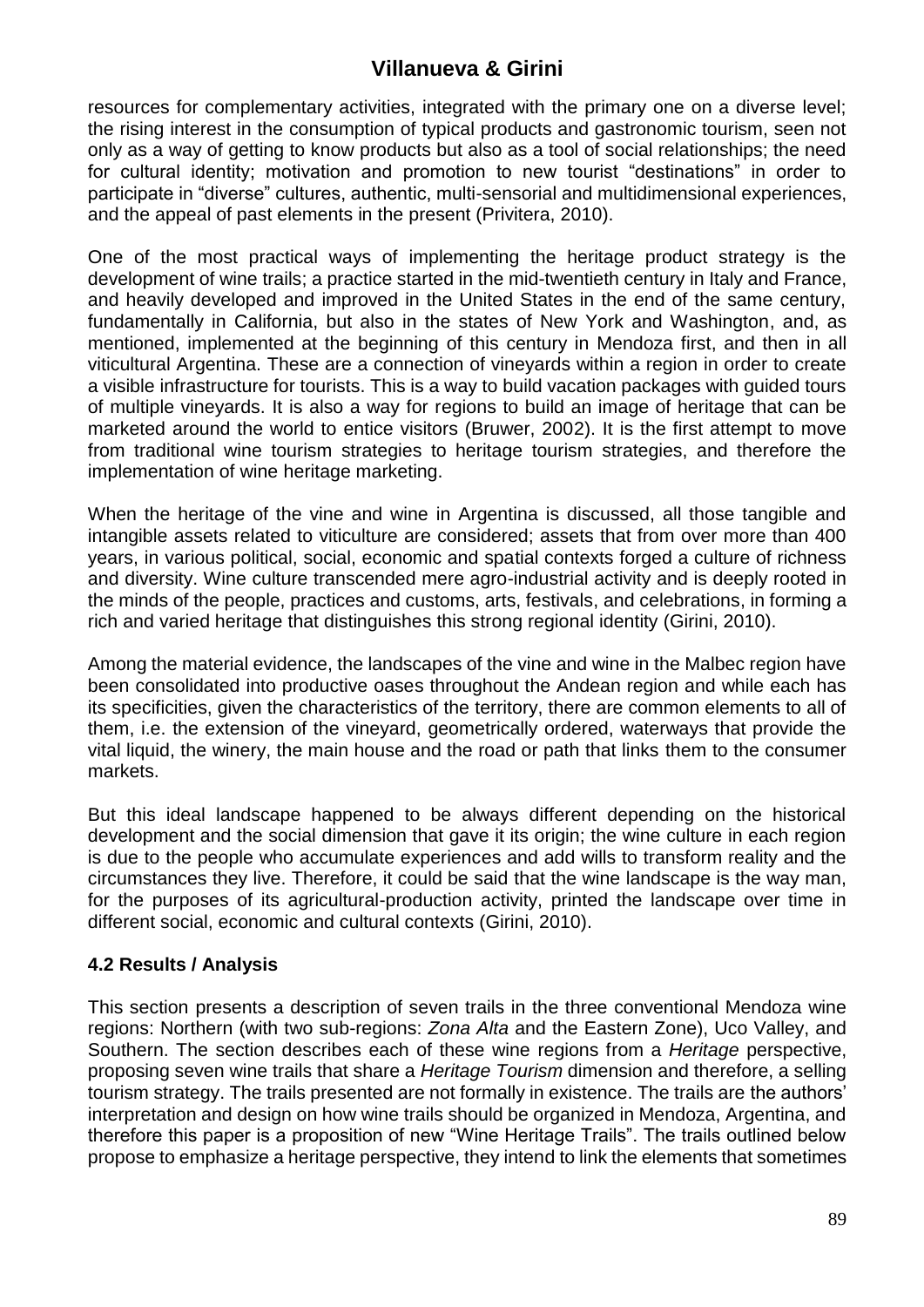seem apart in actual trails by providing an argument that put together certain historical, social, territorial, and cultural characteristics that are common to the areas described.

The geographical area where the Argentine wine regions are located is dominated by the large Andean mountains and their areas of influence to the East, with piedmonts, vast plains and gently sloping hills. In this part of South America, the Andes reach their highest peaks with the highest peak being Aconcagua with almost 7000 meters located in Mendoza. The wine oasis, extending over more than 2,400 km, deep into the valleys or lying in the foothills on the banks of the rivers that flow from the summits. This makes so vast the wine regions in Argentina that they can be distinguished with clear different ecological characteristics. However, in general, these wine areas have very marked winters and hot summers, large temperature ranges, abundant sunshine, and little rainfall. Therefore, the vineyards are irrigated by a network of canals and ditches that distribute water from melting snow and torrential rivers that form in the summer. In most of the wine region altitude varies between 450 and 1800 meters above sea level. The soils are deep, loose and permeable, poor in organic matter and rich in minerals providing exceptional conditions for the development of the vine (Girini, 2014).

This vast and varied natural landscape was the support for the settlement of ancient tribes that received considerable influence of the Inca in the years before the Spanish colonization. Agriculture based on the cultivation of maize, potatoes, and various kinds of vegetables added to animal husbandry, reflected a wise use of resources in the Andean region, and was enhanced with irrigation works. In this vast natural and cultural framework is where Argentina's wine industry had its beginnings with the arrival of the Spanish colonizers in the early decades of the sixteenth century, unfolded in changing these scenarios for more than 400 years. Throughout this time, four different stages can de described: the origins (1561- 1810); the transition (1810-1885); the modernization (1885 -1980) with its time of expansion and crisis and finally the current stage: the resurgence (Girini, 2010). Each has left tangible and intangible testimonies that characterize and that transcend the industrial and productive plan to go into the social and cultural aspects.

### **4.2.1 The Northern Region**

Geographically located north of the province, it is the largest wine region in the country. It includes the Zona Alta or High Area of the Mendoza River and the Eastern Zone. The first covers the departments of Maipu, Lujan de Cuyo and Godoy Cruz, and the second, Junin, Santa Rosa, San Martin, Rivadavia and Lavalle.

The Zona Alta or High Area of the Mendoza River is located in the Andean foothills, it covers some 27,000 hectares of vineyards, from 1,050 m to 650 m altitude and is watered by the waters of the Mendoza River. It has characteristics of soil and climate that allow the cultivation of thin, suitable vines for the production of quality wines. It has an average annual temperature of 15°C. The best Vitis Vinifera grape varieties adapted to this sub-region are: Malbec, Cabernet Sauvignon, Bonarda and Merlot (Bodegas & Vinos de Argentina, 2009). This area is the most important one in relation to the production of fine wines but suffers the impact of urbanization because of its proximity to the city of Mendoza and the urban growth of its suburbs. The districts of greater height: Vistalba, Las Compuertas, and Perdriel (all in the west of the Department of Luján de Cuyo and at approximately 1,000 m) are the coldest, and therefore the most sought for the production of fine wines. As we move to the east, the height decreases rapidly as temperatures rise, forming different "terroirs".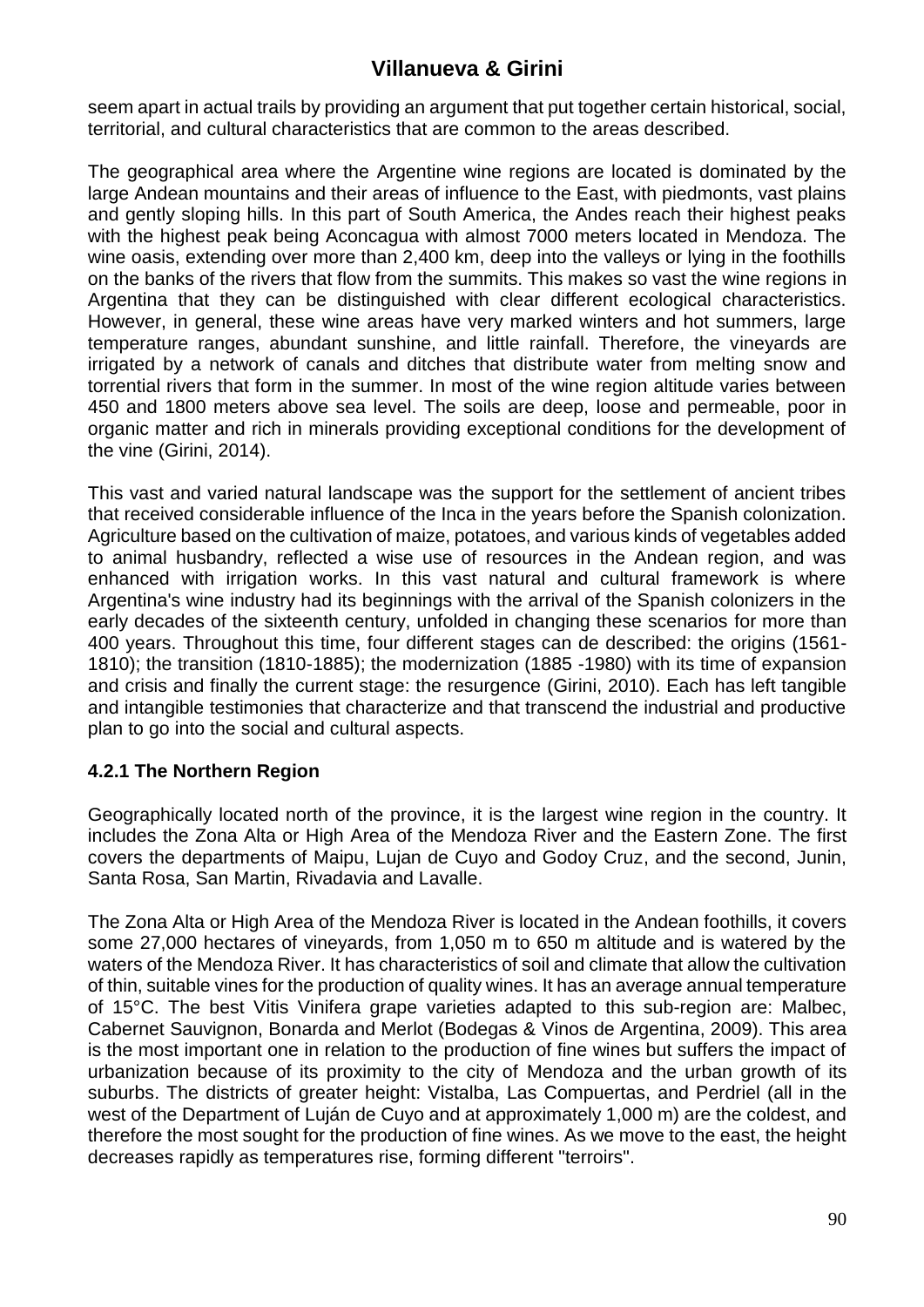#### **4.2.1.1 Zona Alta: Pathways of Tradition and the Avant-Garde of the Local Wine Industry**

From the point of view of cultural heritage, Zona Alta has a rich history linked to the pre-Hispanic settlements; to colonial times; to the wars of independence, immigrants and the development of railways. Each of these historical stages has left their testimonies, which coexist with those of more recent times. All these goods reflect the successive occupations of the territory and the uses of social groups that historically settled in it giving it a particular configuration that characterizes and distinguishes it from other regions.

In this area is where the art of winemaking was originated and developed in Mendoza; therefore treasured landscapes and the oldest wineries in the region may be found. While winemaking developed since colonial times, given the seismic characteristics of the area and the precariousness of the buildings, no architectural remains from that time remain, only equipment, tools and utensils in private museums are preserved.

The most important heritage is linked to landscapes and architectural legacy of the era of modernization (1885 -1980), the age of the wine revolution; these landscapes coexist with the new product of the conversion of the activities of the late twentieth century, which gives this area a great diversity.

In the Department of Maipú, the traditional landscape predominates; uniqueness is given by the rural livelihoods that are mixed, with support services to the many economic tasks, the daily life of the villages and a growing rural tourism that makes reference to the iconic wine and olive growing establishments. As for the structure of the property, there is a predominance of small and very small plots that reach a size of 5 to 30 hectares, while the very largest of more than 50 hectares are scarce. The elements that structure this traditional landscape are the irrigation network and a network of rural roads and historic roads lined by rows of poplars. Poplars along the canals and roads with the mountain as a backdrop make a patrimonial system that was consolidated in the nineteenth century and today is a feature of strong identity. Farms are characterized by the age of the vineyards where low trellis and carob sticks as support of the vines predominate; irrigation ditches and furrows through these vines are also present. Besides the vineyards, these farms have small orchards and space for the raising of animals for their own consumption. In this area it is possible to identify numerous trails, routes, or circuits that are related to the heritage of the area.

#### **4.2.1.1.1 Wine Heritage Trail #1: Past and Present of Mendoza Winemaking, Coquimbito (Maipu)**

The trail proposed by Girini et al. (2014) is limited to the area of the railway station of Coquimbito, Maipú. The Coquimbito landscape exhibits a high degree of heterogeneity in terms of the activities performed; crop areas of vines and olive trees mixed with service areas, the main lanes of vehicular traffic and the increasing settlement neighborhoods. The landscape is dominated by small and very small plots of less than 5 hectares where the cultivation of the vine alternates with olives and fruit trees, with a wide visual to the Andes mountains.The main road, Urquiza, concentrates the supply of basic equipment for the area and constitutes the best axis of communication in the direction North-South of the province. The building of the Sarmiento school and a chapel dedicated to the Immaculate Heart of Mary, both donated by the Italian immigrant family, Rutini, became urban and social milestones that helped consolidate a small population center in the area. Ancient wineries as La Rural, Trapiche (ex-Cavagnaro, ex-Graffigna), and Peñaflor (ex- Pulenta) testify to the Italian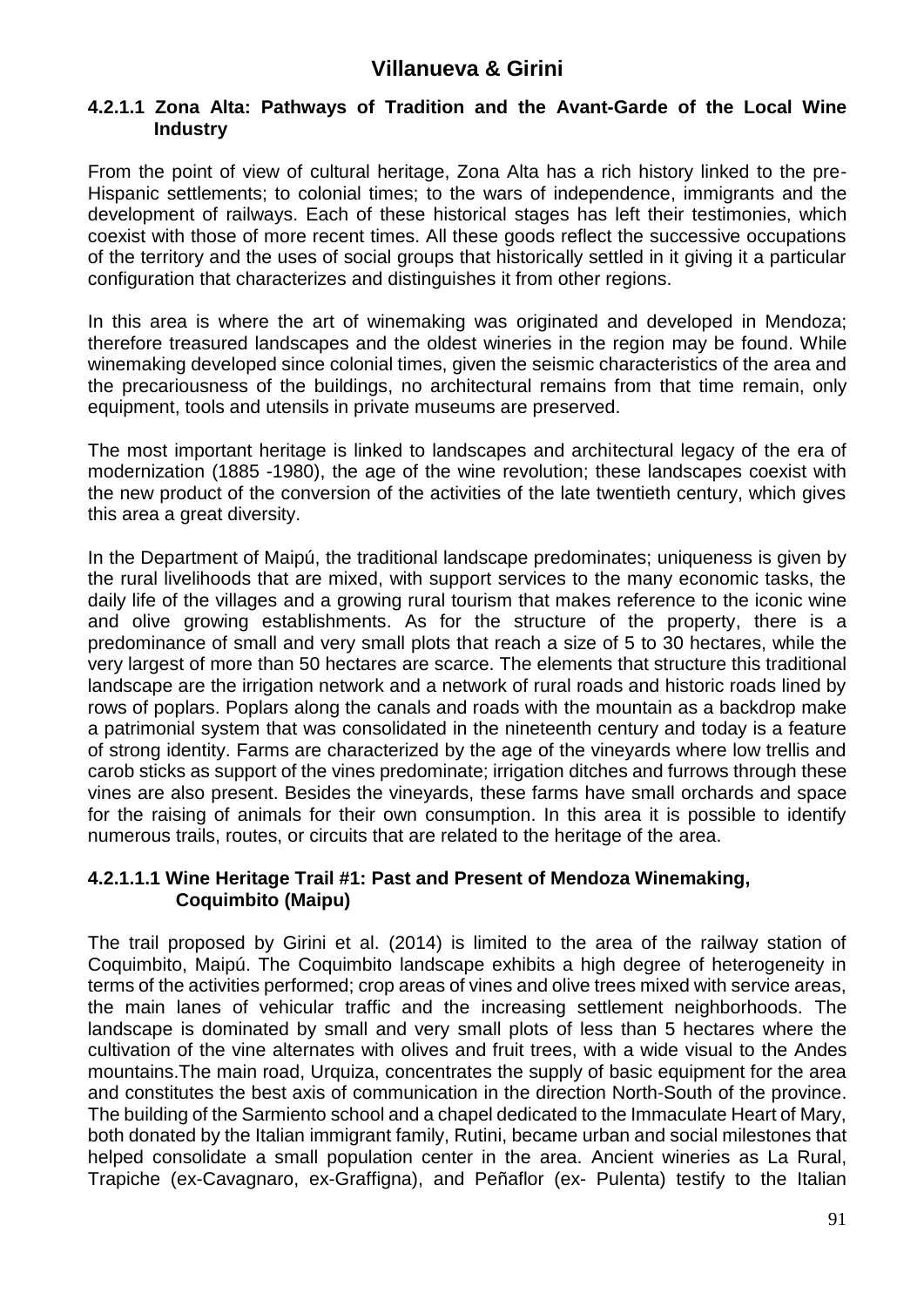presence in the district. La Rural currently holds a museum featuring over 4,500 original pieces that illustrate the evolution of winemaking from the colonial era to the present day. The Trapiche winery, founded in 1928 by Don Angel Cavagnaro, is one of the most important examples of the area for its architectural qualities that represent the period of the modernization of the Mendoza wine industry. Its colorful facades of brick, inspired by models of domestic architecture in northern Italy, demonstrate the involvement of skilled builders and operators and the contribution of the Italian immigration in shaping an architecture of wine with its own identity. The area of Coquimbito arises as the village representing the modernization of the wine industry in the late nineteenth century; and that is its most important asset since there are no assets belonging to an earlier era. These traditional wineries, with other small contemporary boutiques wineries and new ventures like Bodega Tempus Alba are a good representation of the heritage of the area.

### **4.2.1.1.2 Wine Heritage Trail #2: New Viticultural Landscapes of Agrelo (Luján de Cuyo)**

In the department of Luján de Cuyo, traditional landscapes coexist with the latest and most innovative ones. The latter is especially located in the Agrelo and Perdriel districts, farms are devoted exclusively to growing grapes, mainly with Malbec and Cabernet grape varieties. Lift systems and driving species vary; however there is a predominance of low trellises, although the high is also used, in the grapevine and the Guyot systems. Eucalyptus stick and wire are used in lift systems, the bonds are made with plastic seals which gives it a distinctive feature. Most of the plots are protected by hail nets and are irrigated by drip irrigation systems (Médico, 2001). Among the new projects it is imperative to mention Séptima Winery; Viña Cobos; Catena Zapata; Velazco de Vaquedano Winery, among others. These wineries have functional innovations, formal, material and expressive images of a renewed wine production and sales model. The area is fundamentally important as it belongs to the Appellation of Origin Luján de Cuyo (National Law 25,163) that has the Malbec varietal and its oenological practices as its main reference. This is probably the first and most clear example of a common intent of heritage preservation and successful marketing strategy to sell a product that it is not only the one bottled.

### **4.2.1.2 The Eastern Zone: Trails of the Viticultural Industry Consolidation**

The area is the largest producer of wines in the province of Mendoza, comprises approximately 70,000 hectares of vineyards, and has the largest wineries in the country. It is a plain that receives water from the rivers Mendoza and Tunuyán, with altitudes ranging from 750 m at its higher elevations up to 650 m in the lower areas. The mild to warm weather and good insolation of the grapes allows optimal ripeness. Unlike the rest of the wine oasis, the area has large temperature differences between day and night. Its soils have Aeolian origin, with a sandy-loamy texture, rich in potassium, although there are some saline areas. Criolla, Bonarda, Moscatel Rosado, Malbec and Cabernet Sauvignon are the main grapes cultivated (Girini et al., 2015).

In relation to its wine heritage, the region is highly representative of the modernization stage (1885-1980) of the country's wine industry, which at the time had the highest percentage of the total wineries in the country (70%) (Girini et al., 2012). The landscape presents a smallholder parcel organization with the predominance of farms smaller than 10 hectares; a geometrization arrangement given by the road structure and an irrigation system originated in colonial times and extended and consolidated from the late nineteenth century and during the twentieth century. The almost exclusive cultivation in the area is the vine, but in 47% of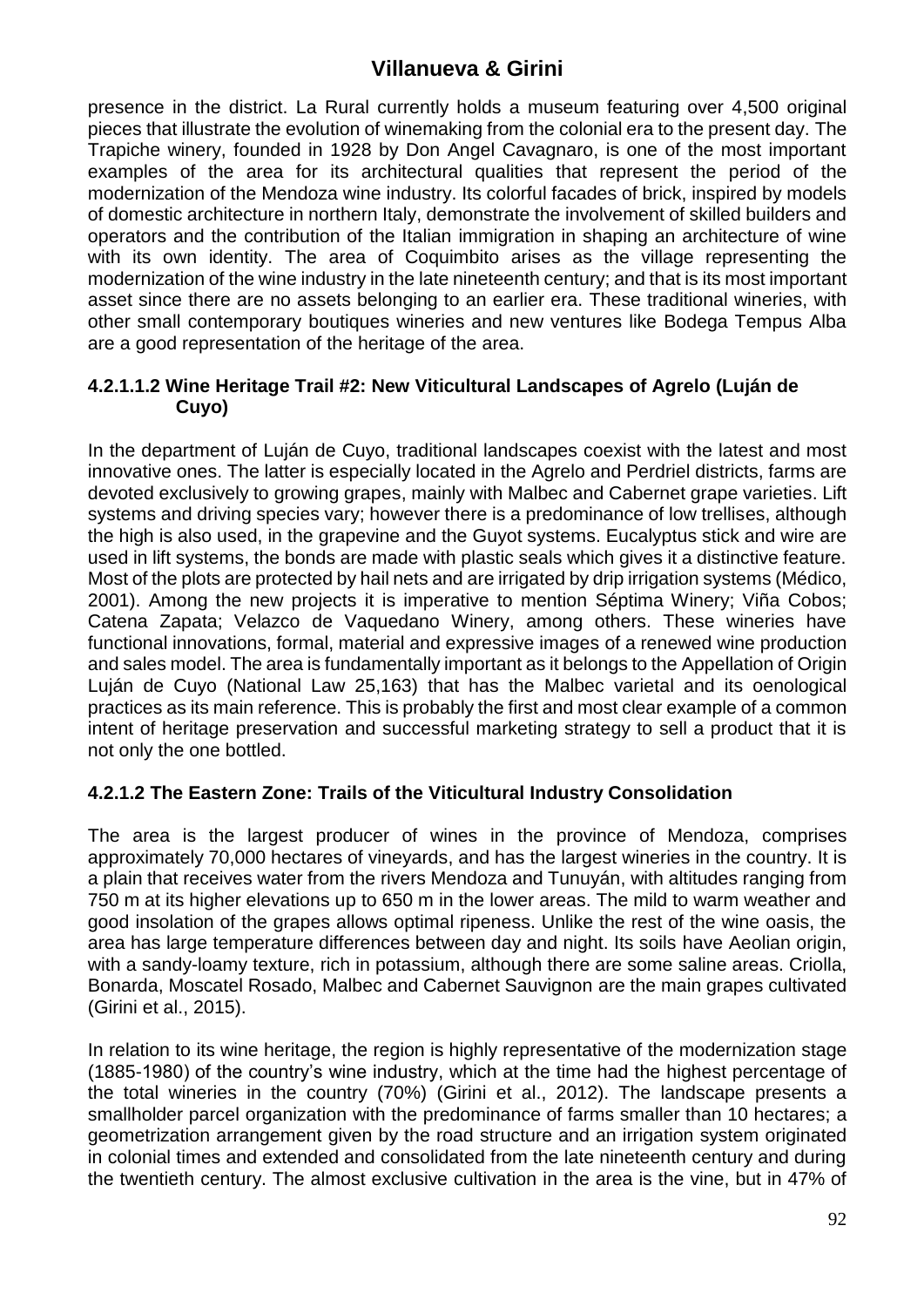the farms other associated crops are cultivated, especially olive and fruit trees (Girini et al., 2012).

The aesthetic landscape values presented derive from this homogeneity of cultivation, with large areas devoted to viticulture. Unlike the Zona Alta, where urbanization and heterogeneous applications impacted heavily the cultivated areas, in some districts of the Eastern Zone still persist the traditional dirt (or paved) road flanked by canals and ditches and rows of poplars that introduce deep insights and colors of remarkable beauty in the different seasons. The historical and cultural value lies in testimonies from different eras. On the one hand, the way of colonial inns that promoted the emergence of the first towns in the area. For example, the posts of El Retamo and La Ramada gave rise to the head towns of the present departments of Junín and Rivadavia, respectively. On the other hand, the heritage linked to the figure of General Jose de San Martín, and the progress of the area from the arrival of the European immigration and development of viticulture in the late nineteenth century. All these elements make the landscape of the region an enclave of special attraction and interest. Among the main elements it can be mentioned the Municipal Historical Museum of Las Bovedas (The Vaults), former property of General San Martín (Cultural Heritage of the Province of Mendoza, Decree No. 1146/98), the center channel, and the Historic Site Molino Orfila, the first mill in the area dedicated to the production of flour, all commissioned works by General San Martín and a key factor to progress and settlement.

### **4.2.1.2.1 Wine Heritage Trail #3: Large Wineries of Another Time, Alto Salvador (San Martín)**

This trail brings together the oldest wineries in the area, i.e. Barlotta and Arnal, from the late nineteenth century. Next to the latter, the Worship place Alto Salvador (Cultural Heritage of the Province of Mendoza, Decree No. 1953/86); the complex was built in the mid-nineteenth century at the high hope to attend the locals spiritually. It is an important example of the architecture of the post-colonial period. There are also wineries built in the 70s as Viñas de Alto Salvador, and more recent others like Domain Uyata.

### **4.2.1.2.2 Wine Heritage Trail #4: Viticulture and the Railway, Palmira (San Martín)**

Palmira is a city east in the department of San Martín and with the cities of La Colonia and San Martin itself conform the 3rd most populous urban agglomerate in the province. It was a post located on the bank of the Mendoza river in the route linking Buenos Aires with the city of Mendoza. This was the basis of what would become a small village, which began to grow with the opening of the railway station in 1883. The railroad was the key to the wine modernization and a key factor in the location of the wineries in the area. Among the first who settled in the place is Mr. Tiburcio Benegas, governor of Mendoza, who founded a winery in the late nineteen century, which was then acquired in 1905 by two immigrants, Mr. Fuseo and Mr. Pouget, and became one of the strongest wineries in the Eastern Zone. The winery, although now is under another corporate name is still active. There is also still the possibility to visit this winery and the house that belonged to Mr. Tiburcio Benegas, known as the Casa del Altillo, or The Mezzanine House. Another major winery in this area is the one founded in 1933 by Mr. Eduardo Crotta, an Italian immigrant, which fully represents the expansion of the wine modernization in the mid-twentieth century; the winery is now in the hands of the third generation of the family. In parallel, the area has welcomed new businesses, i.e. Bodega Santa Sara.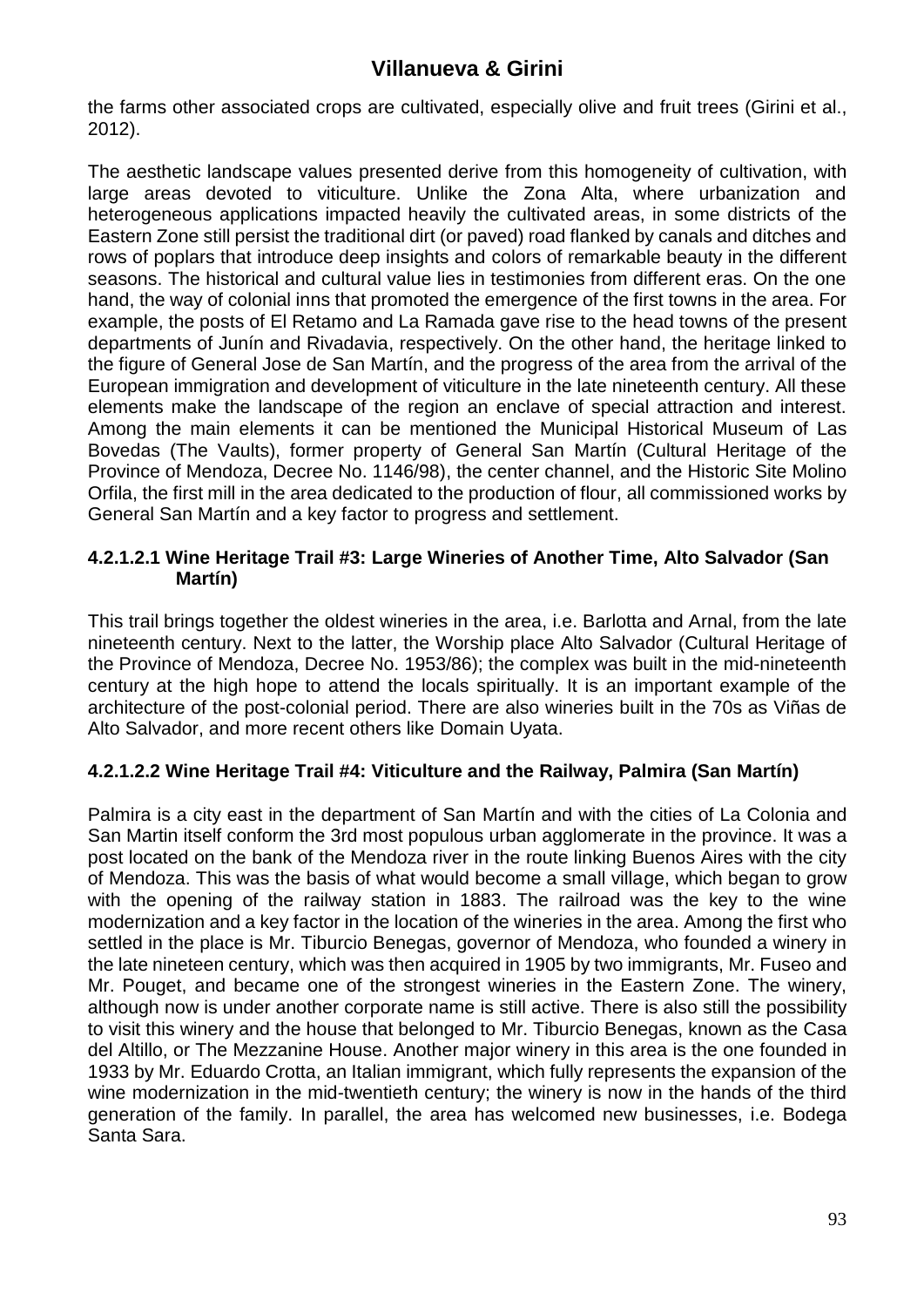### **4.2.2 The Uco Valley Region**

This region includes three departments of the province of Mendoza: Tupungato, Tunuyán, and San Carlos. It is located about 60 km southwest of the city of Mendoza. Numerous melt streams irrigate the land, until they join the Tunuyán river. Its climate is temperate, with an annual average temperature of 14.2°C, with cold winters and hot summers with cool nights; altitudes are from 1400 m to 900 m above sea. Currently, it has about 20,000 hectares of vineyards, and is the most important region in Mendoza, in terms of financial investments within the last 10 years. The white grape varieties most developed in the region are Chardonnay, Semillon, Torrontés and Pedro Gimenez; and among the red, the highlights are Malbec, Cabernet Sauvignon, Merlot, Tempranillo and Bonarda.

#### **4.2.2.1 Wine Heritage Trail #5: New Endeavors, New Wine Entrepreneurs (Tunuyán)**

In the last 20 years this area has received significant foreign investment. High altitude landscapes have joined up to produce high quality wines with new functional and morphological configurations; therefore the selection of grape varieties, the cropping systems and the drip irrigation systems have transformed the landscape. A new relationship is seen between the wineries and the landscape, which is evident in the respect of the environment. The landscape and heritage potential is highlighted when buildings seek integration of their architecture through their shapes and materials. In the Salentein winery, 50 hectares were preserved with native flora and fauna to show the natural landscape desert before planting the vines. As for the building, according to the architect Eliana Bórmida, "at no time competes and is imposed on the landscape but is in intimate relationship with it, joining in a special way coming to disappear within the same" (Girini et al, 2014).

Wineries present developments in their typologies, materials, technologies and languages. And also taking into account the phenomenon of wine, they incorporate new spaces for visitors: tasting rooms, restaurants, guest houses, museums and exhibition halls. These newly developed ventures do not always have as a main activity, viticulture; in some occasions the production of wine and the enjoyment of the Andean landscapes are both the main activity, resulting in high-end hotel proposals where visitors can enjoy both, wine and landscape. There are even proposals that offer the possibility of acquiring vineyards, live there, do the harvest, and make your own wine. Uco Valley is probably becoming to be one of the most prestigious wine regions of Argentina and is a magnet for investment projects of this nature. Casa de Uco, La Morada de los Andes, and The Vines of Mendoza Private Vineyard Estates are some good examples of these new endeavors.

The region has the imposing frame of the Andes Mountains and its natural beauty, i.e. Laguna del Diamante in San Carlos is a protected reserve (Provincial Law No. 6200) and the Tupungato volcano in the homonymous department. The historical heritage of the area is linked primarily to the era of conquest and colonization of the territory with testimonials as the remains of Fort San Carlos (1772) that later gave birth to the village head town. The history of General San Martín also has a strong imprint in the area: Arroyo La Estacada, Estancia El Totoral, the San Martín Historic Monument (Provincial Law No. 6128 as a natural landscape reserve of controlled use) and Paso El Portillo, all sites within the department of Tunuyán, are obligatory references to bring visitors to the history of the "Father of the Nation" in Mendoza.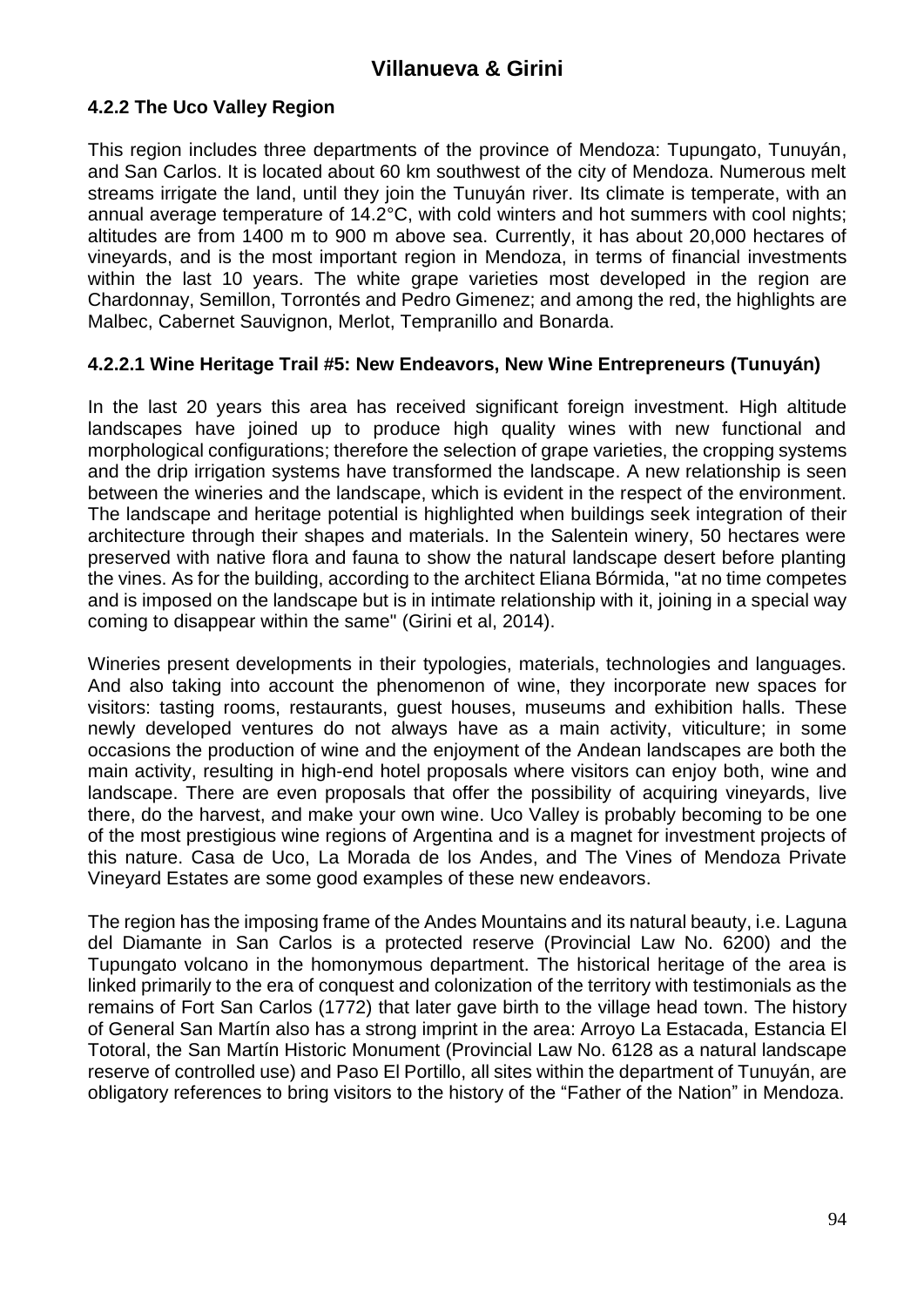### **4.2.3 Southern Region**

This region comprises the departments of San Rafael and General Alvear. It is located about 200 km south of the city of Mendoza and consists of approximately 22,000 hectares of vineyards. It is irrigated by the Diamante and Atuel rivers, descending from 750m above the sea level in the district of Las Paredes to 450m above the sea level in General Alvear. The qualities of the soil and climate favor the cultivation of different varieties. Cabernet Sauvignon, Malbec, Sangiovese, Syrah and Bonarda. Among white grapes are: Chenin Blanc, Semillon and Torrontés, used for foaming base, in addition to Chardonnay (INV, 2015).

### **4.2.3.1 Wine Heritage Trail #6: Wine traditions and its Southern Pioneers (San Rafael)**

From the point of view of wine heritage, the landscape is dominated by traditional wineries from the modernization stage of the activity on the late nineteenth century with ancient establishments like La Abeja Winery (1883) and El Rosal Winery (1902), which remind us of the origins of the city of San Rafael. The area has also important wineries from the twentieth century, like Valentin Bianchi Winery, located in the heart of the city of San Rafael, Jean Rivier Winery, Suter Winery, and Balbi Winery, among others. Meanwhile, and towards the Department of General Alvear, on Route 165, Roca and Lavaque wineries are good examples of the regional heritage (Izuel, 2011).

### **4.2.3.2 Wine Heritage Trail #7: The Fight to the Desert; Water and Land Settlement in Villa Atuel (General Alvear)**

Villa Atuel, a town that was an advancement in the incorporation of the southern lands to the growing of grapes, fully represents the effort of man to beat the desert land by harnessing the water of its rivers. The land was formerly occupied by chañares and carobs and was then cleaned and transformed into a "pampa", starting the first plantings of vines and alfalfa (Saurina and Quiles, 2012). The crop development was made possible by the use of the Atuel river, through the canal Izuel, and a system of secondary channels that irrigated vast tracts. The town was founded in 1906 in a land bought from to the government to Mr. Bernardino Izuel and some other land donated by Mr. Balbino and Mr. Jacinto Arizu to the government. A grid of eight by eight blocks with a central square of four blocks with two diagonal avenues that cross the town and distinguish it from the capital city of Mendoza was the path designed by engineer Mr. Balloffet. By 1920, the city had already built the first wineries, i.e. "Izuelina", Arizu (Cultural Heritage of the Province of Mendoza, Decree No.339/99), Bilbao, and Renteria (nowadays Goyenechea), among others.

# **5. Conclusions**

As in many of the New World producing countries, Argentina is a special field for *Wine Heritage Tourism* and its marketing. The oldest wineries and their most emblematic facilities, including the formation of much of the vineyard landscapes, had their period of splendor during the latter part of the nineteenth century, and first third of the twentieth century. The technological modernization of Argentine wineries came about in later decades, most notably since 1980. In the 1990's the consolidation of a wine exports boom occurred, involving vineyards and wineries of most wine making regions of Argentina together with the wine producing countries of the New World (Villanueva, 2015). Such events led to a greater social demand for wine culture and its customs, including *Wine Heritage*. Thus, in addition to an increase in the number of wine clubs and the interest regarding the consumption of quality wines, it is also important to highlight the recent expansion of wine tourism. This new area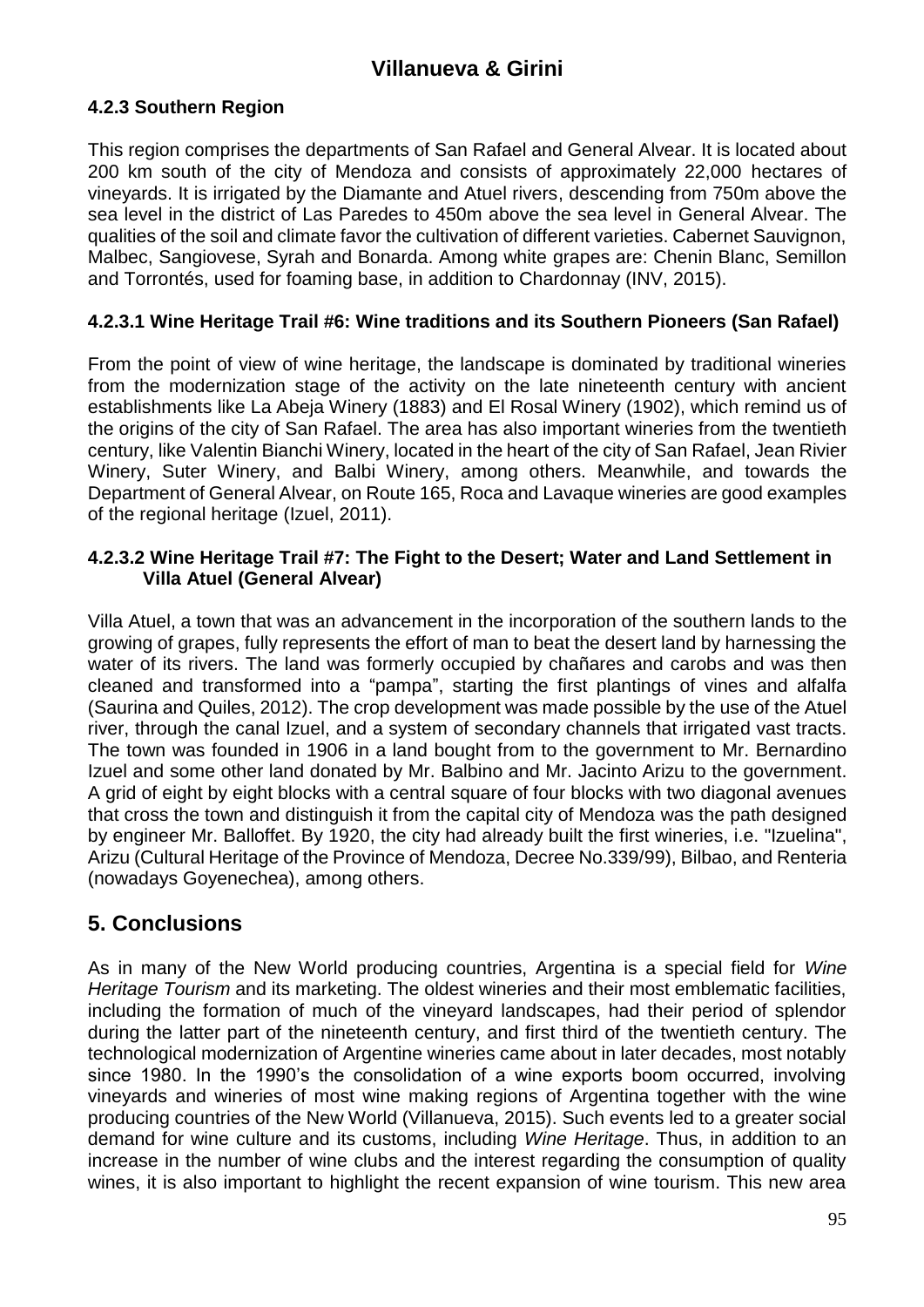within the tourism industry, *Heritage Tourism*, is a combination of cuisine, culture, art and architecture, history, leisure, contact with nature, health and quality of life (such as wine therapy), and, likewise, is currently an excellent opportunity for the promotion and management of quality wines of a particular region or landscape. This paper aims to value the cultural richness of wine landscapes, considering them fixed assets of the territorial development processes of the Malbec region, and an integrating element of the historical, industrial, cultural, and landscape heritage for the development of wine tourism.

The paper shows the survey of *Wine Heritage* in the three wine areas of the province of Mendoza, Argentina (the Northern region of the province (sub-divided in "Zona Alta" or High Zone sub-region, and "Zona Este", the Eastern Zone sub-region), the Uco Valley, and the Southern region of the province) presenting seven *"Wine Heritage Trails"* where the Malbec grape variety, its historical development in each area, and its particular landscape are described from a historical, architectural, and touristic perspective. Previous and new own work in the area of *Wine Heritage* in Mendoza are used to the design and proposition of these seven trails.

The paper presents a comprehensive proposal of seven organized and representative *"Wine Heritage Trails".* The seven surveyed wine trails, representing distinctive historical assets, and landscapes, emphasize a *Heritage* perspective and articulate a credible argument that reveals to the visitor the complex web of relationships and the meanings that originated them. This provides an integrated interpretation of the goods and assets which are part of the wine trails within the landscapes they are immersed in. The surveyed wine trails are cultural resources that enriches and expands the current wine tourism strategy in the Malbec region, and they should be advertised by wineries and the government in an effort to improve the *Wine Tourism* product of Mendoza, Argentina. However, these seven wine trails shown are only indicative of the potential of each region. In order to deepen this proposal, it is necessary to further conduct systematic surveys of *Heritage* and also make a historical interpretation of the evolution of the territory, to identify its components and clarify its strengths and weaknesses.

This paper enriches and extends the supply and concept of what wine tourism should be in the Malbec region, and should become a useful tool for managing those heritage assets, driving the enhancement of the existing wine landscapes and trails. The paper suggests an attempt to move from traditional *Wine Tourism* strategies to *Wine Heritage Tourism* strategies, and therefore the implementation of *Wine Heritage Marketing*. The paper emphasizes that current *Wine Tourism* strategies in Mendoza should incorporate the landscape *Heritage* dimension to enrich the understanding of wine culture and promote the development of *Wine Tourism* in the Malbec region.

# **References**

- Bodegas de Argentina 2013, *Informe Nacional de Enoturismo de la República Argentina,* Mendoza.
- Bodegas & Vinos de Argentina, 2009, *Anuario Internacional*. Mendoza.
- Bruwer, J 2002, 'South African wine routes: some perspectives on the wine tourism industry's structural dimensions and wine tourism product', *Tourism Management*, vol. 24, pp. 423–435.
- Carlsen, J 2004, 'A Review of Global Wine Tourism Research', *Journal of Wine Research*, vol. 15, no. 1, pp. 5-13.